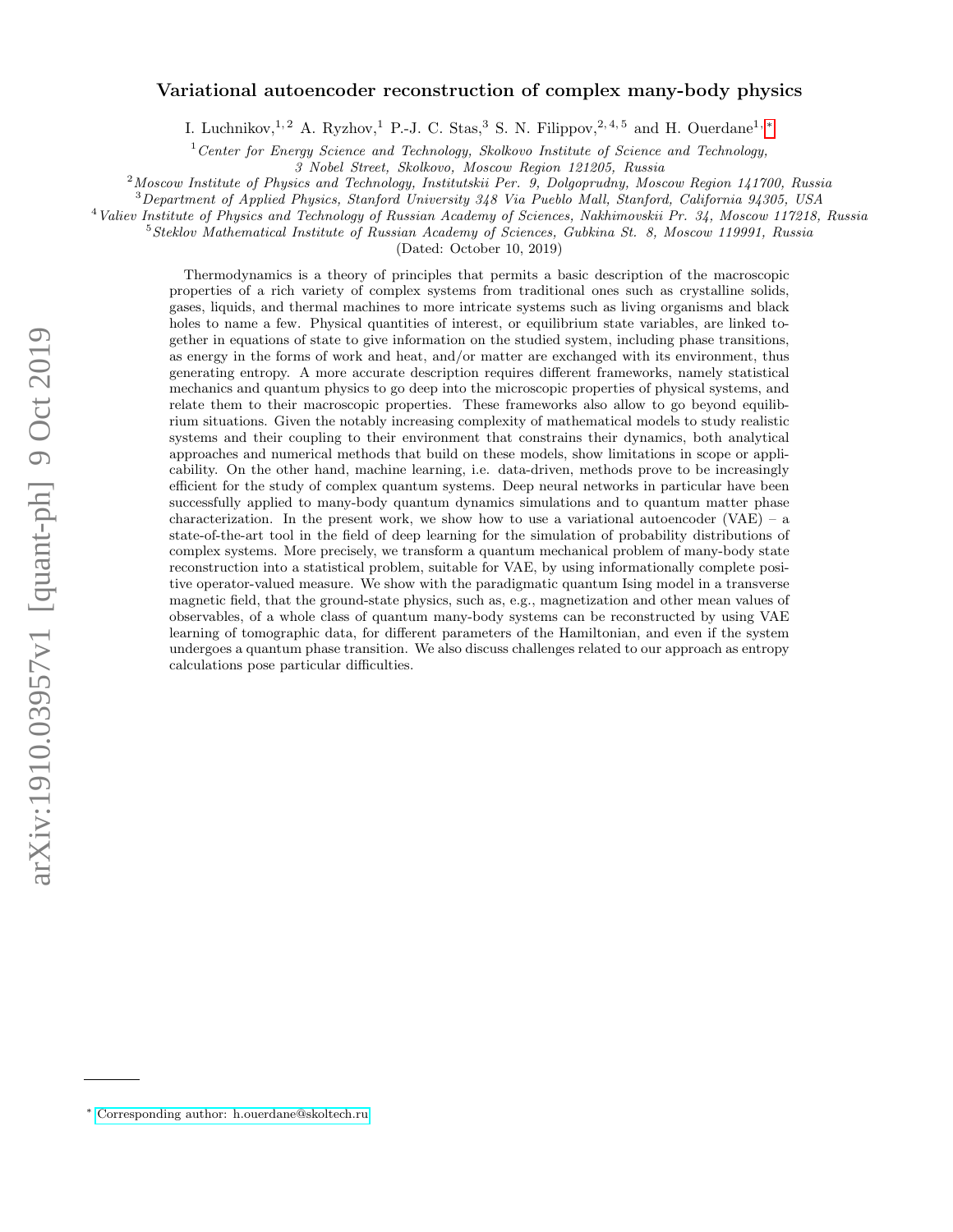The empirical development of the dynamical theory of heat or classical equilibrium thermodynamics as we know it, was only possible because of the definition through a phenomenological approach of two fundamental physical concepts, which are the actual pillars of the theory: energy and entropy [\[1\]](#page-15-0). It is with these two concepts that the laws (or principles) of thermodynamics could be stated and the absolute temperature be given a first proper definition. Though energy remains as fully enigmatic as entropy from the ontological viewpoint, the latter concept is not completely understood from the physical viewpoint. This of course did not preclude the success of equilibrium thermodynamics as evidenced not only by the development of thermal sciences and engineering, but also because of its cognate fields that owe it, at least partly or as an indirect consequence, their birth, from quantum physics to information theory.

Early attempts to refine and give thermodynamics solid grounds started with the development of the kinetic theory of gases and of statistical physics, which in turn permitted studies of irreversible processes with the development of nonequilibrium thermodynamics [\[2](#page-15-1)[–5\]](#page-15-2) and later on finite-time thermodynamics [\[6,](#page-15-3) [7\]](#page-15-4) thus establishing closer ties between the concrete notion of irreversibility and the more abstract entropy, notably with Boltzmann's statistical definition [\[8\]](#page-15-5) and Gibbs' ensemble theory [\[9\]](#page-15-6). Notwithstanding conceptual difficulties inherent to the foundations of statistical physics such as, e.g., irreversibility and the ergodic hypothesis [\[10,](#page-15-7) [11\]](#page-15-8), entropy acquired a meaningful statistical character and the scope of its definitions could be extended beyond thermodynamics, thus paving the way to information theory, as information content became a physical quantity per se, i.e. something that can be measured [\[12\]](#page-15-9). And, while quantum physics developed independently from thermodynamics, it extended the scope of statistical physics with the introduction of quantum statistics, led to the definition of the von Neumann entropy [\[13\]](#page-15-10), and also introduced new problems related to small, i.e. mesoscopic and nanoscopic, systems [\[14,](#page-15-11) [15\]](#page-15-12), down to nuclear matter [\[16\]](#page-15-13), where the concepts of thermodynamic limit and ensuing standard definitions of thermodynamic quantities may be put at odds.

Quantum physics problems that overlap with thermodynamics, are typically classified into different categories: ground state characterization [\[17\]](#page-15-14), thermal state characterization at finite temperature [\[18\]](#page-15-15), calculation of the dynamics of either closed or open systems [\[19,](#page-15-16) [20\]](#page-15-17), state reconstruction from tomographic data [\[21\]](#page-15-18), and quantum system control, which, given the complexity for its implementation, requires the development of new methods [\[22\]](#page-15-19). There are essentially two large families of techniques applicable to such problems: One is based on the quantum Monte Carlo (QMC) framework [\[23\]](#page-15-20), which is powerful to overcome the curse of dimensionality by using the stochastic estimation of high-dimensional integrals; the other family encompasses methods that search solutions in the parametric set of functions, also called ansatz. The most used ansatzes are based on different tensor network architectures [\[24\]](#page-15-21) as tensor-networks based methods show state-of-the-art performance for the characterization of one-dimensional strongly correlated quantum systems. One can solve either the ground-state problem by using the variational matrix product state (MPS) ground state search [\[25\]](#page-15-22), or a dynamical problem using a time-evolving block decimation (TEBD) algorithm [\[26\]](#page-15-23). Quantum criticality of one-dimensional systems also can be studied by using a more advanced architecture called multi-scale entanglement renormalization ansatz (MERA) [\[27\]](#page-15-24). The application of tensor networks is not restricted to one-dimensional systems, and one can describe an open quantum dynamics [\[28\]](#page-15-25), characterize the numerical complexity of an open quantum dynamics [\[29,](#page-15-26) [30\]](#page-15-27), perform tomography of non-Markovian quantum processes by using tensor networks [\[31,](#page-15-28) [32\]](#page-15-29), analyze properties of two dimensional quantum lattices by using projected entangled pair states (PEPS) [\[33\]](#page-15-30), or solve classical statistical physics problems [\[34,](#page-15-31) [35\]](#page-15-32).

The cross-fertilization of quantum physics and thermodynamics has benefited much from the powerful quantum formalism and computational techniques; however, as thermodynamic concepts evolved from intuitive/phenomenological definitions, to classical-mechanics constructs extended with quantum physics and formalism when needed, thermodynamics, in spite of its undeniable theoretical and practical successes, never managed to fully mature into a genuine fundamental theory that firmly rests on strong basic postulates. This led a growing number of physicists to consider thermodynamics as incomplete on the one hand, and to think quantum theory as the underlying framework from which equilibrium and nonequilibrium thermodynamics emerge. Quantum thermodynamics [\[36\]](#page-15-33) is a fairly recent field of play where new ideas are tested while revisiting old problems related to cycles, engines and refrigerators, entropy production to name a few [\[37,](#page-15-34) [38\]](#page-15-35). Further, quantum technology is a burgeoning field at the interface of physics and engineering, which seeks to develop devices able to harness quantum effects for computing and secure communication purposes. The wide scale development of such a kind of systems, which irreversibly interact with an infinite environment, rests on the ability to properly simulate the open quantum dynamics of their many-body properties and analyze coherence and dissipation at the quantum level.

How fast quantum thermodynamics will progress is difficult to anticipate while unsolved problems are many, especially those related to the proper characterization of the physical processes, e.g., what qualifies as heat or work on ultra-short time and length scales where averages become irrelevant, is unclear and how the laws of thermodynamics may be systematically adapted still may be debated. To mitigate risks of slow progress, one may resort to approaches that do not rely on models of systems, but rather on data, the idea being to gain actual knowledge and understanding from data irrespective of how complex the studied system is. Machine learning (ML) provides perfectly suited tools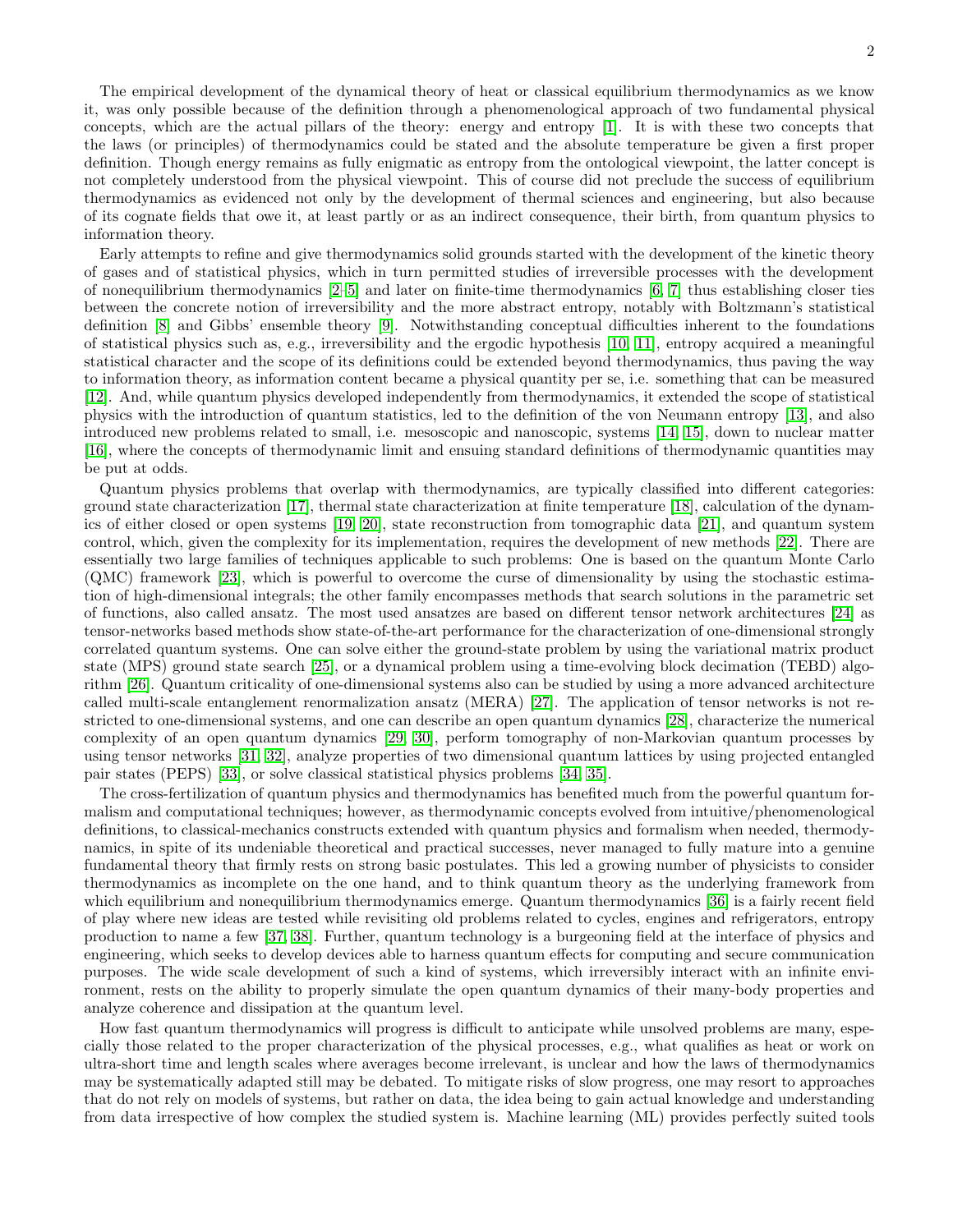for that purpose [\[39\]](#page-15-36). ML has a rather long history that can be dated back with the works of Bayes (1763) on prior knowledge that can be used to calculate the probability of an event as formulated by Laplace (1812). Much later (1913), Markov chains were proposed as a tool to describe sequences of events each being characterized by a probability of occurrence that depends on the actuality of the previous event only. And the main milestone is in 1950 with Turing's machine that can learn [\[40\]](#page-15-37), shortly followed in 1951 by the first neural network machine [\[41\]](#page-15-38). Thanks to the huge increase in computational power over the last two decades, ML is now used for a wide variety of problems [\[39\]](#page-15-36), and quantum machine learning now shows extraordinary potential for faster and more efficient than ever treatment of complex quantum systems problems [\[42\]](#page-16-0), one major challenge still residing in the development of the hardware capable to harness and transform this potentiality into actual tool.

With the recent success in the field of deep learning, tools other than those based on tensor networks work as well as an ansatz. Restricted Boltzmann machine has been successfully applied as an ansatz to a ground state search, dynamics calculation and quantum tomography [\[43–](#page-16-1)[45\]](#page-16-2) as well as convolution neural network to the two-dimensional frustrated  $J_1 - J_2$  model [\[46\]](#page-16-3). The deep autoregressive model was applied very efficiently and elegantly to a ground state search of many-body quantum system and to classical statistical physics as well [\[47,](#page-16-4) [48\]](#page-16-5). It was also recently shown how ML can establish and classify with high accuracy the chaotic or regular behavior of quantum billiards models and XXZ spin chains [\[49\]](#page-16-6). Thus, it can be useful to transfer deep architectures from the field of deep learning to the area of many-body quantum systems. A variational autoencoder (VAE) was used for sampling from probability distributions of quantum states in [\[50\]](#page-16-7); in the present work we show that state-of-the-art generative architecture called conditional VAE can be applied to describe the whole family of the ground states of a quantum many-body system. For that purpose, using quantum tomography and reconstruction tools developed in [\[51\]](#page-16-8), we consider the paradigmatic Ising model in a transverse-field as an illustration of the usefulness and efficiency of our approach. The use of VAE in such a problem is justified by the simplicity of VAE training, as well as its expressibility [\[52\]](#page-16-9).

The article is organized as follows. In Section 2, we give a brief recap of the physics of the Ising model in a transverse field. In Section 3, we develop our generative model in the framework of the tensor network. Section 4 is devoted to the variational autoencorder architecture. Results are shown and discussed in Section 5. The article ends with concluding remarks, followed a by a short series of appendices.

# I. TRANSVERSE-FIELD ISING MODEL

Among the rich variety of condensed matter systems, magnetic materials are a source of many fruitful problems whose studies and solutions inspired discussions and new models beyond their immediate scope. The Kondo effect (existence of a minimum of electrical resistivity at low temperature in metals due to the presence of magnetic impurities) is one such problem [\[53,](#page-16-10) [54\]](#page-16-11) as it provides an excellent basis for studies of quantum criticality and absolute zero-temperature phase transitions [\[55,](#page-16-12) [56\]](#page-16-13) and also on a more fundamental level, a concrete example of asymptotic freedom [\[54\]](#page-16-11). Assuming infinite on-site repulsion, the single-impurity Anderson model [\[53,](#page-16-10) [57\]](#page-16-14) permitted the establishment of a correspondence between Hamiltonian language and path integral for the development of non-perturbative methods in quantum field theory [\[58,](#page-16-15) [59\]](#page-16-16). One other important model is that of the Heisenberg Hamiltonian, defined for the study of ferromagnetic materials, and which, assuming a crystal subjected to an external magnetic field B, reads [\[60\]](#page-16-17):

<span id="page-2-0"></span>
$$
H = -\sum_{\langle i,j\rangle} J_{ij}\hat{S}^i \hat{S}^j - \mathbf{h} \cdot \sum_j \hat{S}^j \tag{1}
$$

where for ease of notations we introduced  $h = g\mu_B B$ , with g being the Landé factor, and  $\mu_B = e\hbar/2m_e$  being the Bohr magneton (e: elementary electric charge, and  $m_e$ : electron mass);  $J_{ij}$  is a parameter that characterizes the nearest-neighbours exchange interaction between electron spins on the crystal sites i and j (the quantum spins  $\hat{S}^i$  and  $S<sup>j</sup>$  are vector operators whose components are proportional to the Pauli matrices). For simplicity, one may consider  $J_{ij} \equiv J$  constant. If  $J > 0$  then the system is ferromagnetic and if  $J < 0$  the system is antiferromagnetic. Hereafter, we fix the electron's magnetic moment  $g\mu_B = 1$ .

Although Eq. [\(1\)](#page-2-0) has a fairly simple form, the exact calculation of the partition function:

$$
Z = \text{Tr } e^{-\beta H} \tag{2}
$$

where  $\beta = 1/k_BT$  is the inverse thermal energy, is possible on the analytical level with the mean-field approximation that simplifies the Hamiltonian [\(1\)](#page-2-0), and also for one-dimensional systems, one difficulty of the Heisenberg Hamiltonian being that the 3 components of a spin vector operator do not commute. That said, Heisenberg's Hamiltonian is very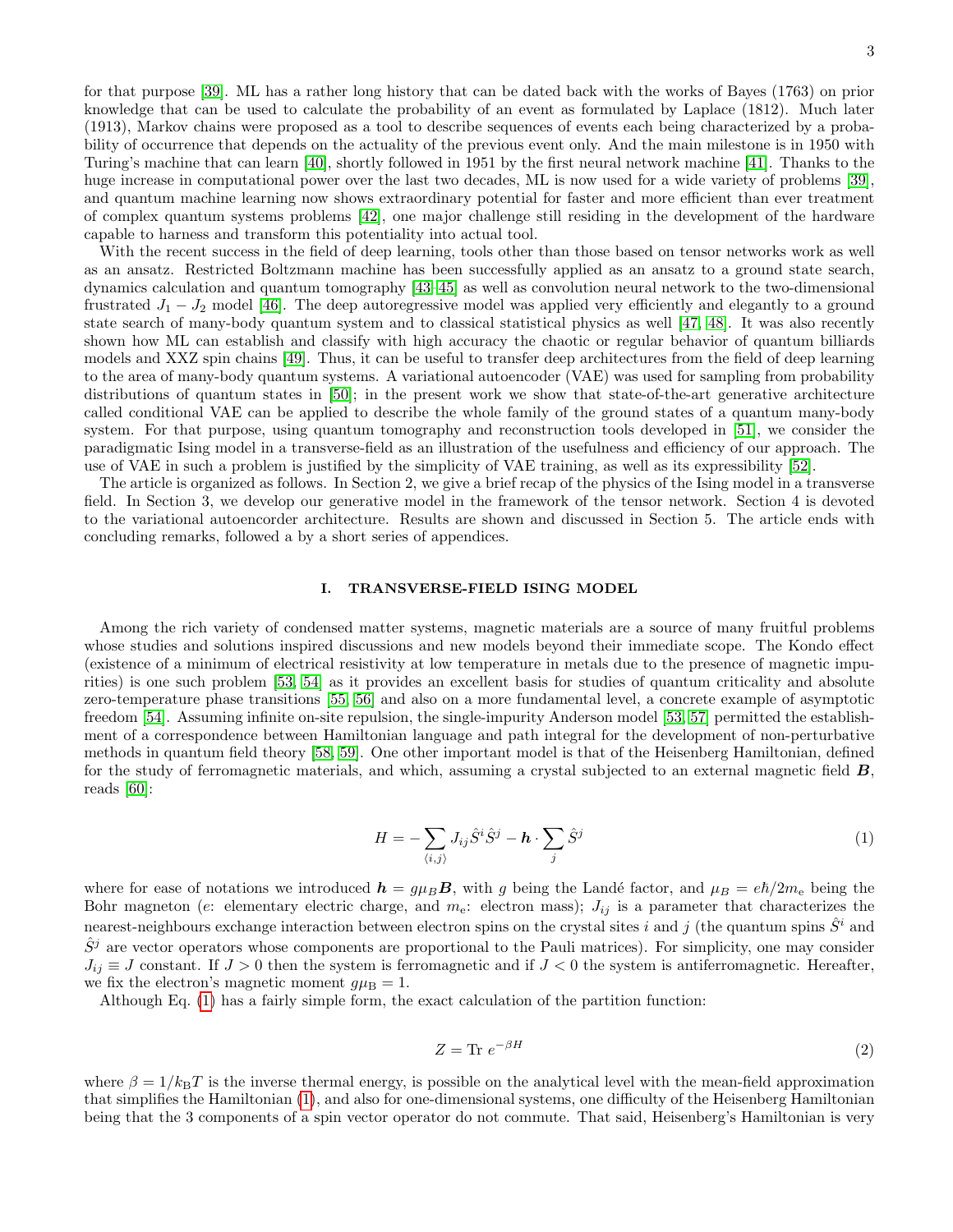useful to, e.g., study spin frustration [\[61\]](#page-16-18), entanglement entropy [\[62\]](#page-16-19), and also serve as a test case for density-matrix renormalization group algorithms [\[63\]](#page-16-20). Under zero field, Heisenberg's Hamiltonian is also a simplified form of the Hubbard model at half-filling, thus including ferromagnetism in the scope of strongly correlated systems studies.

A particular but very important approximation of Heisenberg's Hamiltonian and whose significance in physics, especially for the study of critical phenomena, cannot be underestimated is the so-called Ising model. In its initial formulation [\[64\]](#page-16-21), Ising spins are N classical variables, which may take  $\pm 1$  as values, and form a one-dimensional (1D) system characterized by free or periodic boundary conditions. The classical partition function Z may be calculated analytically for the 1D Ising model, and quantities such as the average total magnetization obtained directly [\[65\]](#page-16-22):

<span id="page-3-1"></span>
$$
M = \frac{1}{\beta} \frac{\partial \ln Z}{\partial h} \tag{3}
$$

In the present work, we consider a 1D quantum spin chain whose Hilbert space is given by  $\mathcal{H} = \bigotimes_i^N \mathbb{C}^2$ . The system is described by the transverse-field Ising (TFI) Hamiltonian [\[66\]](#page-16-23):

<span id="page-3-0"></span>
$$
H = -J\sum_{\langle i,j\rangle} \sigma_z^i \sigma_z^{i+1} + h_x \sum_{i=1}^N \sigma_x^i.
$$
 (4)

where  $\sigma^i_\alpha$  ( $\alpha \equiv x, z$ ) is the Pauli matrix for the  $\alpha$ -component of the  $i^{th}$  spin in the chain, and  $h_x$  is the magnetic field applied in the transverse direction  $x$ . In this case, the spins are no longer the classical Ising ones and the two terms that compose the Hamiltonian H do not commute, hence the need for a full quantum approach. An example of a real-world system that may be studied as a quantum Ising chain is cobalt niobate  $(CoNb<sub>2</sub>O<sub>6</sub>)$ ; in this case the spins that undergo the phase transition as the transverse field varies, are those of the  $Co^{2+}$  ions [\[67\]](#page-16-24). The spin states are denoted  $|+\rangle_i$  and  $|-\rangle_i$  at ion site i. There are two possible ground states: when all N spins are in the state  $|+\rangle$ , or in the state  $|-\rangle$ , i.e. when they are all aligned, which defines the ferromagnetic phase.

The phase transition from the ferromagnetic phase to the paramagnetic phase that we speak of now is of a quantum nature, and not of a thermal nature, as here it is driven only by the external magnetic field. More precisely, when the transverse field  $h_x$  is applied with sufficient strength, the spins align along the x direction, and the spin state at site i is given as the superposition  $(|+\rangle_i + |-\rangle_i)/\sqrt{2}$ , which is nothing else but the eigenstate of the x-component of the spin. So, in this particular case, there is no need to raise the temperature of the system, initially in the ferromagnetic phase, beyond the Curie temperature, to make it a paramagnet: the many-body system remains in its ground state but its properties have changed. Further, it is interesting to note that unlike for the ferromagnetic phase, the quantum paramagnetic phase has spin-inversion symmetry. We recommend the reading of [\[68\]](#page-16-25) for an insightful discussion on quantum criticality.

Now, we briefly comment on the quantity  $\beta = 1/k_BT$  in the context of quantum phase transitions, which, strictly speaking, can only occur at temperature  $T = 0$  K. In fact, close to the absolute zero, where  $\beta \to \infty$ , their signatures can be observed as quantum fluctuations dominate thermal fluctuations in the criticality region, where the quantum critical point lies. The imaginary time formalism [\[69\]](#page-16-26), where  $\exp(-\beta H)$  is interpreted as an evolution operator, and the partition function Z as a path integral, provides a way to map a quantum problem onto a classical one with the introduction of the imaginary time  $\beta$  resulting from a Wick rotation in the complex plane, thus yielding one extra dimension to the model. In classical thermodynamics, to observe a phase transition in a system requires that its size (i.e. the number of constituents  $N$ ) tends to infinity so that the order parameter is non-analytic at the transition point; so for the quantum transition, the thermodynamic limit entails the limit  $\beta \to \infty$  also: the 1D TFI model is mapped onto an equivalent 2D classical Ising model [\[70\]](#page-16-27). The imaginary time formalism permits implementation of classical Monte Carlo simulations to study quantum systems. Further discussion, including the sign problem for the quantum spin-1/2 system, is available in [\[4\]](#page-15-39).

We have chosen the the transverse-field Ising model as an illustrative case for our study for several reasons. First, since this system is 1-dimensional, we can apply an MPS variational ground state solver [\[25\]](#page-15-22) and hence obtain the ground state solution in MPS representation. We can then perform fast and exact sampling for generation of large data sets for the training of the VAE. Next, this model can be solved analytically, which allows us to adequately benchmark our results. Finally, this model shows a nontrivial behavior around the quantum phase transition point at  $h_x = 1$ , and thus constitutes an interesting example to apply a VAE.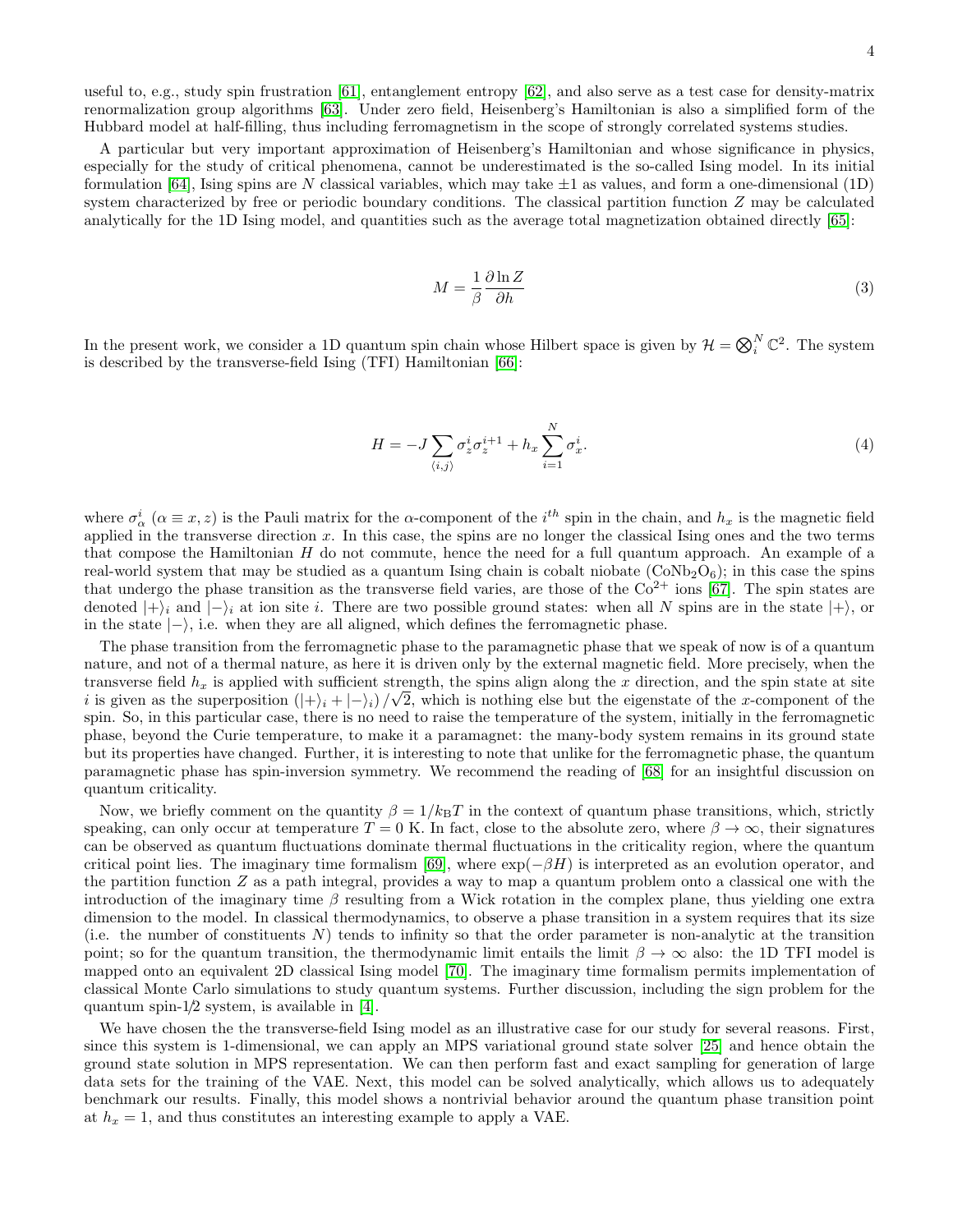## II. GENERATIVE MODEL AS A QUANTUM STATE

Many-body quantum physics is rich in high-dimensional problems. Often, however, with increasing dimensionality, these become extremely difficult or impossible to solve. One solving method is through the reformulation of the quantum mechanical problem as a statistical problem, when possible. This way, machine learning can be used to effectively solve such a problem, since machine learning is a tool for the solving of high-dimensional statistical problems [\[71\]](#page-16-28). Probabilistic interpretation allows for using powerful sampling-based methods that work efficiently with high dimensional data.

An example of the reformulation of a quantum problem as a statistical problem is with informationally complete (IC) positive-operator valued measures (POVMs) [\[72\]](#page-16-29). POVMs describe the most general measurements of a quantum system. Each particular POVM is defined by a set of positive semidefinite operators  $M^{\alpha}$ , with the normalization condition  $\sum_{\alpha} M^{\alpha} = 1$ , where 1 is the identity operator. The fact that the POVM is informationally complete means that using measurement outcomes one can reconstruct the state of a system with arbitrary accuracy.

The probability of measurement outcome for a quantum system with the density operator  $\rho$  is governed by Born's rule:  $P[\alpha] = \text{Tr}(\rho M^{\alpha})$ , where  $\{M^{\alpha}\}\$ is a particular POVM, and  $\alpha$  is an outcome result. In other words, any density matrix can be mapped on a mass function, although not all mass functions can be mapped on a density matrix [\[73,](#page-16-30) [74\]](#page-16-31). Some mass functions lead to non-positive semidefinite "density matrices", which is not physically allowed. As such, quantum theory is a constrained version of probability theory. For a many-body system, these constraints can be very complicated, and direct consideration of quantum theory as a constrained probability theory is not fruitful. However, if one can access the samples of the IC POVM induced mass function, which is by definition physically allowed, this mass function can be reconstructed using generative modeling [\[51,](#page-16-8) [52\]](#page-16-9). Samples can be obtained either by performing generalized measurements over the quantum system or by in silico simulation.

In the present work, we simulate measurements of the ground state of a spin chain with the TFI Hamiltonian, Eq. [\(4\)](#page-3-0). As a local (one spin) IC POVM, we use the so-called symmetric IC POVM for qubits (tetrahedral) POVM [\[75\]](#page-16-32):

$$
M_{\text{tetra}}^{\alpha} = \frac{1}{4} \left( 1 + s^{\alpha} \sigma \right), \ \alpha \in (0, 1, 2, 3), \ \sigma = (\sigma_x, \sigma_y, \sigma_z),
$$

$$
s^0 = (0, 0, 1), \ s^1 = \left( \frac{2\sqrt{2}}{3}, 0, -\frac{1}{3} \right), \ s^2 = \left( -\frac{\sqrt{2}}{3}, \sqrt{\frac{2}{3}}, -\frac{1}{3} \right), \ s^3 = \left( -\frac{\sqrt{2}}{3}, -\sqrt{\frac{2}{3}}, -\frac{1}{3} \right). \tag{5}
$$

Note that many-spins generalization of local IC POVM can easily be obtained by considering the tensor product of local ones:

$$
M_{\text{tetra}}^{\alpha_1,\dots,\alpha_N} = M_{\text{tetra}}^{\alpha_1} \otimes M_{\text{tetra}}^{\alpha_2} \otimes \dots \otimes M_{\text{tetra}}^{\alpha_N}.
$$
\n(6)

In order to simulate measurements outcome under the IC POVM described above, we implement the following numerical scheme: First, we run a variational MPS ground state solver to obtain the ground state of the TFI model in the MPS form:

$$
\Omega_{i_1, i_2, \dots, i_N} = \sum_{\beta_1, \beta_2, \dots, \beta_{N-1}} A^1_{i_1 \beta_1} A^2_{\beta_1 i_2 \beta_2} \dots A^N_{\beta_{N-1} i_N}
$$
\n(7)

where we use the tensor notation instead of the bra-ket notation for further simplicity, and we obtain the MPS representation of IC POVM induced mass function:

$$
P[\alpha_1, \alpha_2, \dots, \alpha_N] = \sum_{\delta_1, \delta_2, \dots, \delta_{N-1}} \pi_{\alpha_1 \delta_1} \pi_{\delta_1 \alpha_2 \delta_2} \dots \pi_{\delta_{N-1} \alpha_N},
$$
  

$$
\pi_{\delta_{n-1} \alpha_n \delta_n} = \pi \underbrace{\beta_{n-1} \beta'_{n-1}}_{\text{multi-index } \delta_{n-1}} \alpha_n \underbrace{\beta_n \beta'_n}_{\text{multi-index } \delta_n} = [M_{\text{tetra}}]_{ij}^{\alpha_n} A_{\beta_{n-1} j\beta_n}^n [A^n]_{\beta'_{n-1} i\beta'_n}^* \tag{8}
$$

whose diagrammatic representation  $[24]$  is shown in Fig. [1.](#page-5-0) Next, we produce a set of samples of size M:  $\{\alpha_1^i,\alpha_2^i,\ldots,\alpha_N^i\}_{i=1}^M$  from the given probability. The sampling can be efficiently implemented as shown in Appendix B. We call this set of samples (outcome measurements) a data set, which may then be used to train a generative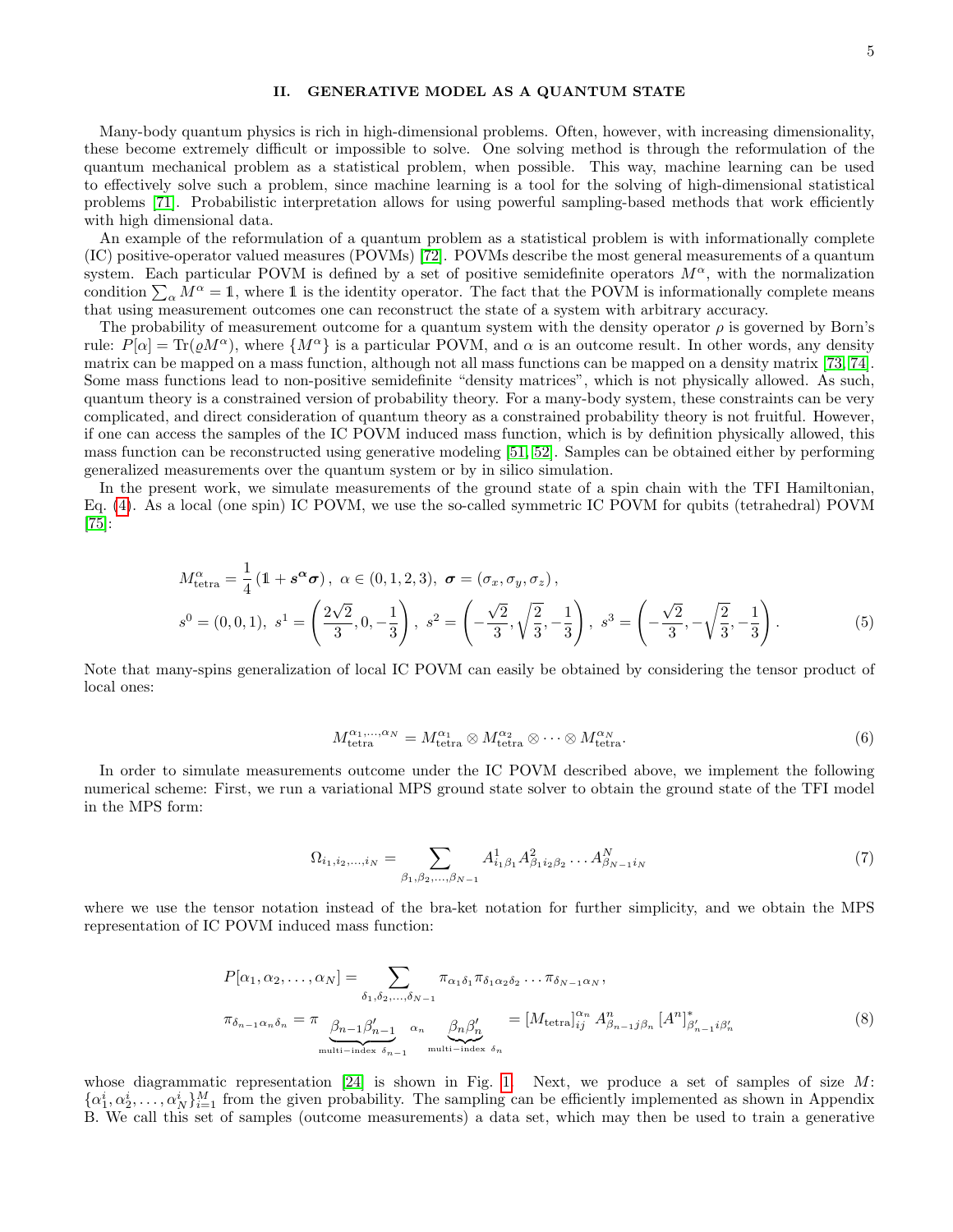<span id="page-5-0"></span>

FIG. 1: Tensor diagrams for a) building blocks b) MPS representation of measurement outcome probability and c) its sub-tensor.

model  $p[\alpha_1, \alpha_2, \ldots, \alpha_N|\theta]$  to emulate the true mass function  $P[\alpha_1, \alpha_2, \ldots, \alpha_N]$ . Here  $\theta$  is the set of parameters of the generative model, which is trained by maximizing the logarithmic likelihood  $\mathcal{L}(\theta) = \sum_{i=1}^{M} \log p[\alpha_1^i, \alpha_2^i, \dots, \alpha_N^i | \theta]$ with respect to the parameters  $\theta$  [\[76\]](#page-16-33). The trained generative model fully characterizes a quantum state. The density matrix is obtained by applying an inverse transformation to the mass function [\[77\]](#page-16-34):

$$
\varrho = \sum_{\alpha_1, \alpha_2, \dots, \alpha_N} p[\alpha_1, \alpha_2, \dots, \alpha_N | \theta] [M_{\text{tetra}}^{\alpha_1}]^{-1} \otimes [M_{\text{tetra}}^{\alpha_2}]^{-1} \otimes \dots \otimes [M_{\text{tetra}}^{\alpha_N}]^{-1},
$$
  
\n
$$
[M_{\text{tetra}}^{\alpha}]^{-1} = \sum_{\alpha'} T_{\alpha\alpha'}^{-1} M_{\text{tetra}}^{\alpha'},
$$
  
\n
$$
T_{\alpha\alpha'} = \text{Tr}\left(M_{\text{tetra}}^{\alpha} M_{\text{tetra}}^{\alpha'}\right),
$$
\n(9)

<span id="page-5-1"></span>the diagrammatic representation of which is given in Fig. [2.](#page-5-1) Note that the summation included in the density matrix representation is numerically intractable, but we can estimate it using samplings from the generative model.



FIG. 2: Tensor diagrams for a) building blocks b) inverse transformation from a mass function to a density matrix.

Our goal is to use a generative model as an effective representation of quantum states to calculate the mean values of observables such as , e.g., two-point and higher-order correlation functions. An explicit expression of the two-point correlation function obtained by sampling from the trained generative model is shown in Fig. [3.](#page-6-0) To obtain the ground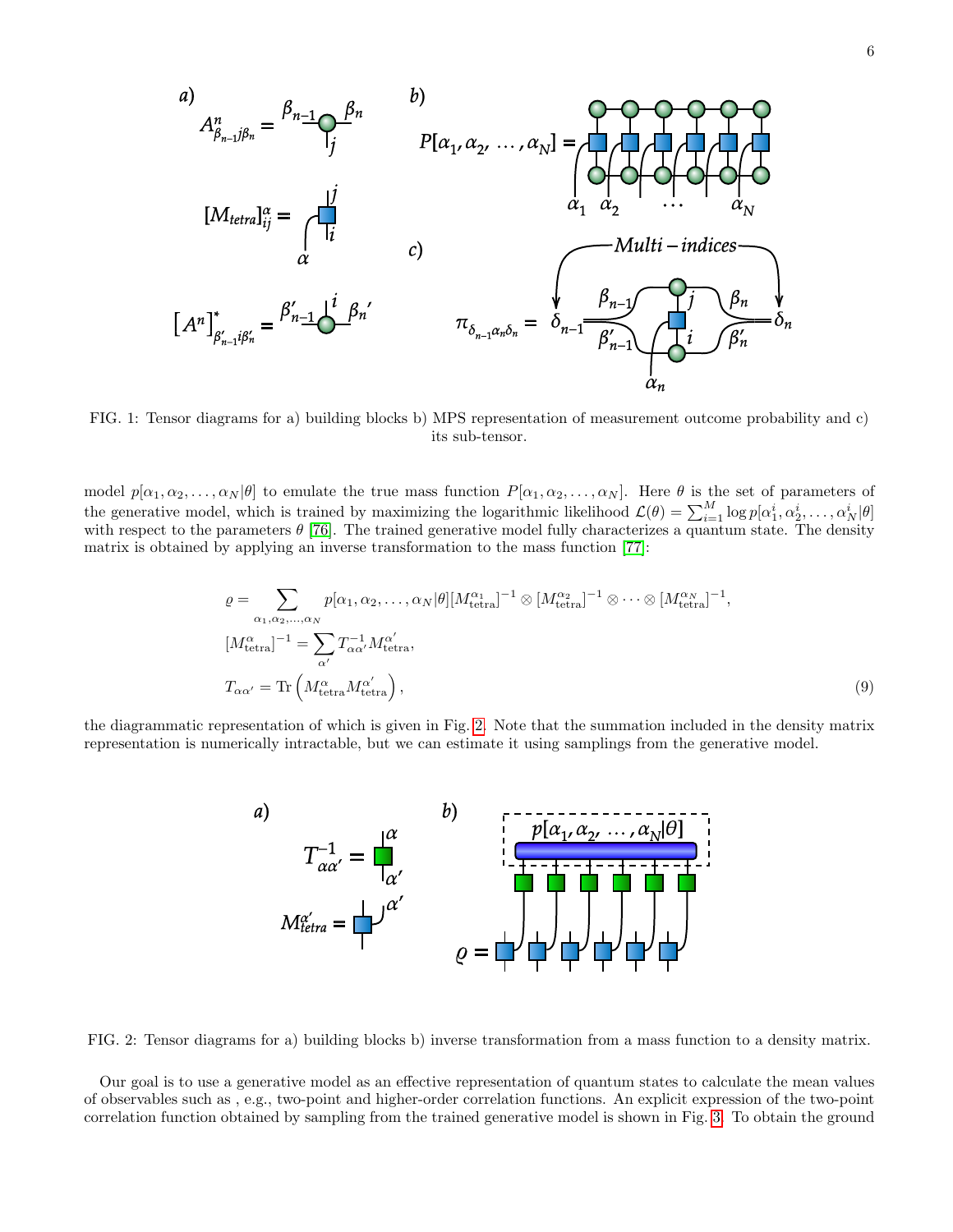<span id="page-6-0"></span>

FIG. 3: Tensor diagrams representing calculation of two-point correlation function.

state of the TFI model we use a variational MPS ground state search and we pick the bond dimension of MPS equal to 25 and perform 5 DMRG sweeps to get an approximate ground state in the MPS form. We use the variational MPS solver provided by the mpnum toolbox [\[78\]](#page-16-35).

#### III. VARIATIONAL AUTOENCODER ARCHITECTURE

In our work we use a conditional VAE [\[79\]](#page-16-36) to represent quantum states. A conditional VAE is a generative model expressed by the following probability distribution:

$$
p[x|\theta, h] = \int p[x|z, \theta, h] p[z] dz,
$$
\n(10)

where x is the data we want to simulate,  $\theta$  represents the VAE parameters, which can be tuned to get the desired probability distribution over x, h is the condition, and z is a vector of latent variables. In our case x is the quantum measurement outcome in one-hot notation. A collection of measurement outcomes is a matrix of size  $N \times 4$ , where N is the number of particles in the chain, and 4 is the number of possible outcomes of the tetrahedral IC POVM, which is either [1000], [0100], [0010], or [0001]. h is the external magnetic field. The probability distribution  $p[x|z, \theta, h]$  can thus be written as:

$$
p[x|z, \theta, h] = \prod_{i=1}^{N} \prod_{j=1}^{4} \pi_{ij}(z, h, \theta)^{x_{ij}},
$$
\n(11)

where  $\pi_{ij}(z, h, \theta)$  is the neural network in our architecture; and more precisely,  $\pi_{ij}$  is the probability of the  $j^{th}$  outcome of the POVM for the  $i^{th}$  spin with  $\sum_{j=1}^{N} \pi_{ij} = 1$  and  $\pi_{ij} \geq 0$ . The quantity  $p[z]$  is the prior distribution over latent variables, which is simply given by  $\mathcal{N}(0, I) = \frac{1}{\sqrt{2\pi}N} \exp\left\{-\frac{1}{2}z^Tz\right\}$ , with I being the identical covariance matrix. We take the number of latent variables equal to the number of spins, N. Essentially, we want to optimize our VAE so that its probability matches the probability of the quantum measurement outcomes as closely as possible. This can be done using the well-known maximum likelihood estimation:

$$
\theta_{MLE} = \underset{\theta}{\operatorname{argmax}} \sum_{i=1}^{M} \log(p[x_i|\theta, h]), \tag{12}
$$

where  ${x_i}_{i=1}^M$  is the data set of outcome measurements. We cannot simply maximize this function using, for example, a gradient descent method, due to the presence of hidden variables in the structure of this function. However, we can overcome this problem by using the Evidence Lower Bound (ELBO) [\[80\]](#page-16-37) and the reparametrization trick shown in [\[81\]](#page-16-38). The detailed description of the procedure is given in the Appendix A.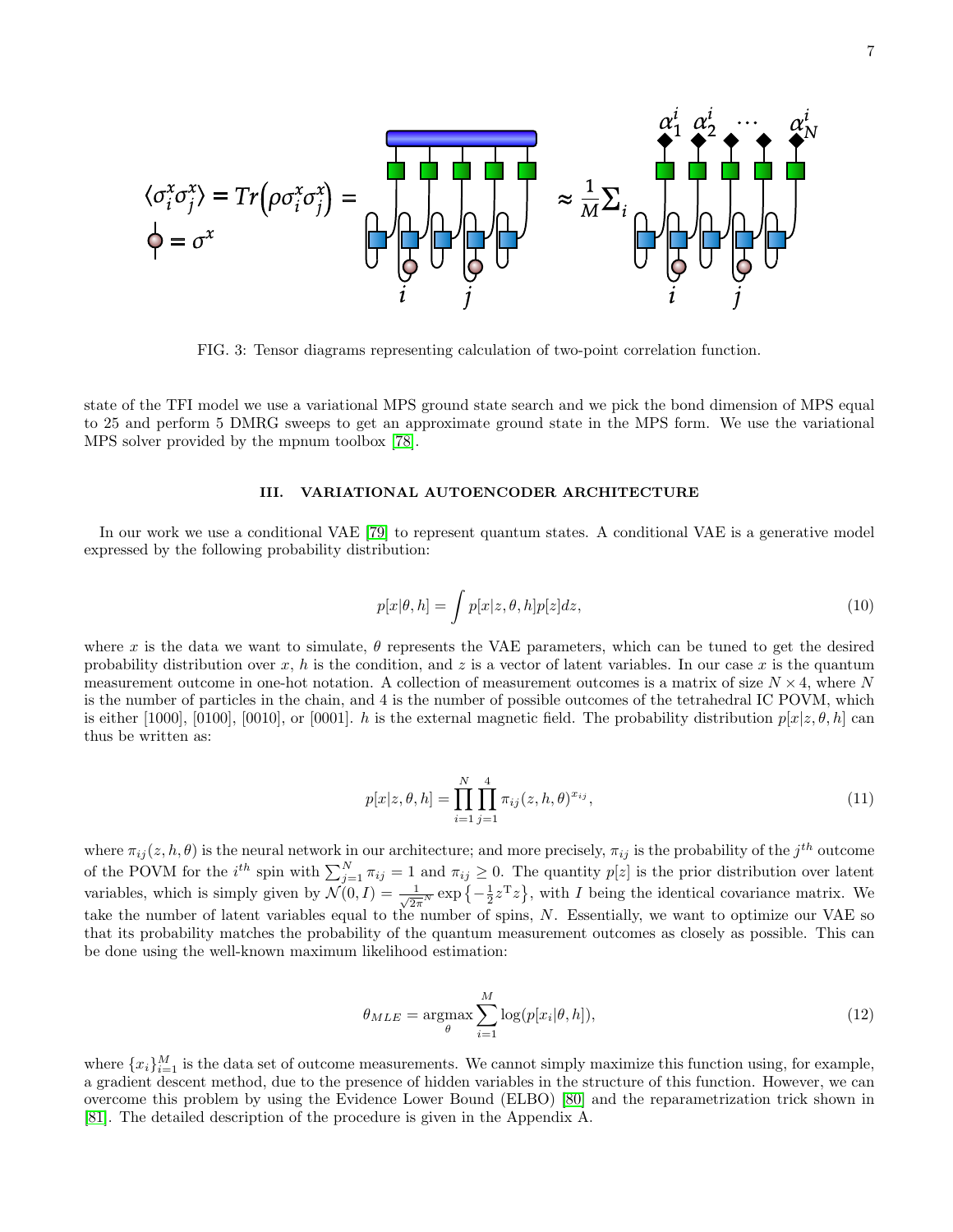<span id="page-7-0"></span>

FIG. 4: Sampling scheme with the trained VAE

Once trained, the VAE is a simple and efficient way to produce new samples from its probability distribution. It can be done in three steps. First, we produce a sample from the prior distribution  $p[z] = \mathcal{N}(0, I)$ . Next, we feed this sample and the external magnetic field value into the neural network decoder  $\pi_{ij}(z, \theta, h)$ , which returns the matrix of probabilities. Finally, we sample from the matrix of probability  $\pi_{ij}(z, \theta, h)$  to generate "fake" outcome measurements. A visual representation of the sampling method is shown in Fig. [4.](#page-7-0)

In many problems, gradients of observables with respect to different model parameters yield quantities of interest. For example, one may consider the magnetic differential susceptibility tensor  $\chi_{ij} = \partial \mu_i / \partial h_j$ . It can be done efficiently by using backpropagation through the VAE architecture but, as samples from the VAE are discrete, a straightforward backpropagation is impossible. In recent papers [\[82–](#page-16-39)[84\]](#page-16-40), a method called the Gumbel-softmax, was introduced to overcome this difficulty through continuous relaxation. The spirit, and hence the physical meaning of the method, may be understood with a short discussion of the so-called simulated annealing technique, which is often used to solve discrete optimization problems. Broadly speaking, the simulated annealing rests on the introduction of a parameter that acts as an artificial "temperature", which varies continuously to modify the state of the system in search of a global optimum. Starting from a given state, for some values of the temperature, if the system mostly explores the neighboring states, moving among them and possibly in the vicinity of the "better" ones, i.e. with lower energy, it may get and remain close to a local optimum, or local energy minimum in the thermodynamic language; but to avoid remaining in a locally optimal region, "bad" moves leading to worse (i.e. higher energy) states are useful to explore the temperature space more completely improving the chance to find a global optimum or at least to be near it. To each move an energy variation,  $\Delta E$ , is associated. It is the continuous character of the fictitious temperature that makes the discrete problem continuous as the probability  $\exp(-\Delta E)/k_BT$  of acceptance of a state is continuous. Although this approach has been known for a long time [\[85\]](#page-16-41), it remains topical and under active development [\[86,](#page-16-42) [87\]](#page-16-43). The method of continuous relaxation we use also exploits such an artificial temperature to make discrete samples continuous.

The Gumbel-softmax trick, consists of three steps:

1. We calculate the matrix of log probabilities, taking element-wise logarithm of decoder network output:

 $\log\Pi =$  $\lceil$  $\Big\}$  $\log \pi_{11} \ \log \pi_{12} \dots \log \pi_{1N}$  $\log \pi_{21} \;\; \log \pi_{22} \ldots \log \pi_{2N}$  $\log \pi_{31}$   $\log \pi_{32} \dots \log \pi_{3N}$  $\log \pi_{41}$   $\log \pi_{42} \dots \log \pi_{4N}$ 1  $\vert \cdot$ 

- 2. We generate a matrix of samples from the standard Gumbel distribution G and sum it up element wise with the matrix of log probabilities log Π:  $Z = \log \Pi + G$ ,
- 3. Finally we take the softmax function of the result from the previous step:  $x_{\text{soft}}^{\text{fake}}(T) = \text{softmax}(Z/T)$ , where T is a temperature of softmax. The softmax functions is defined by the expression: softmax $(x_{ij}) = \frac{\exp(x_{ij})}{\sum_i \exp(x_i)}$  $\frac{\exp(x_{ij})}{i \exp(x_{ij})}$ .

The quantity  $x_{\text{soft}}^{\text{fake}}(T)$  has a number of remarkable properties: first, it becomes an exact one-hot sample when  $T \to 0$ ; second, we can backpropagate through soft samples for any  $T>0$ . The method is validated in the next section.

### IV. RESULTS

Here, we show that the VAE trained on a set of preliminary measurements is capable to describe the physics of the whole family of TFI models. We validate our results by comparing VAE-based calculations with numerically exact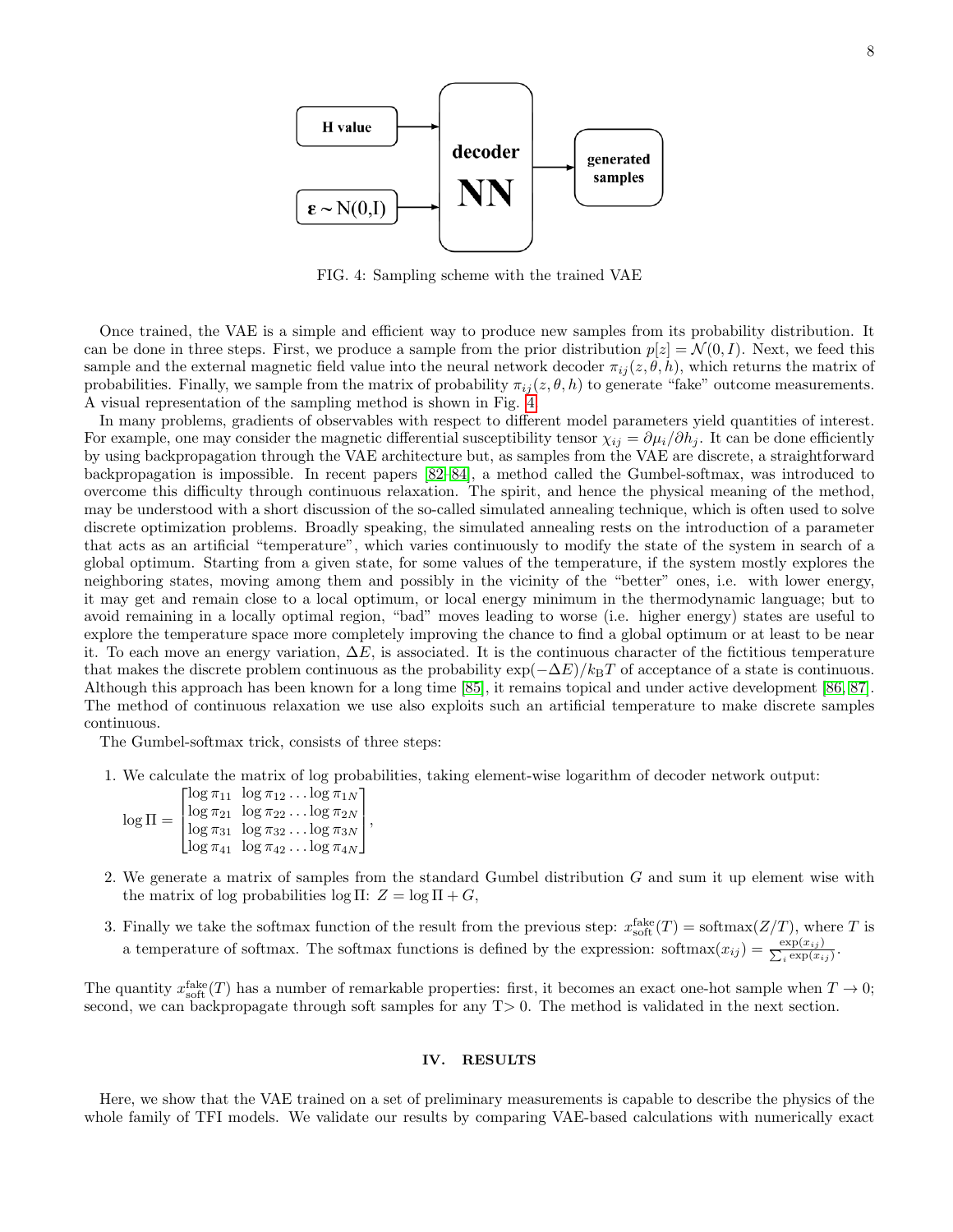<span id="page-8-0"></span>

<span id="page-8-1"></span>FIG. 5: Two-point correlation function  $\langle \sigma_1^z \sigma_n^z \rangle$  for different values of external magnetic field  $h_x$ .



FIG. 6: Two-point correlation function  $\langle \sigma_1^x \sigma_n^x \rangle$  for different values of external magnetic field  $h_x$ .

calculations performed by variational MPS algorithm [\[24\]](#page-15-21). And, to assess the capabilities of the VAE, we consider a spin chain with 32 spins. We calculate the MPS representation of the ground state and extract information from it by performing measurements over the state. The external field in the  $x$ -direction is varied from 0 to 2 with a step of 0.1. The VAE is trained on a data set (TFI measurement outcomes) consisting of 10.5 million samples in total: 21 external fields  $h_x$  with 500000 samples per field.

To evaluate the VAE performance, we simply compare directly the numerically exact correlation functions with those reconstructed with our VAE. For  $n = 1, \ldots, 32, \langle \sigma_z^1 \sigma_z^n \rangle$  and  $\langle \sigma_x^1 \sigma_x^n \rangle$  are shown in Fig. [5](#page-8-0) and Fig. [6](#page-8-1) respectively; and we compare the numerically exact and the VAE-based average magnetizations along x, given by  $\langle \sigma_x^n \rangle$  for each position of the spin along the chain, in Fig. [7.](#page-9-0) We see that the VAE captures well the physics of the one- and two-point correlation functions. Figure [8](#page-9-1) shows the total magnetizations,  $\mu_x$  and  $\mu_z$ , in the x and z directions respectively, with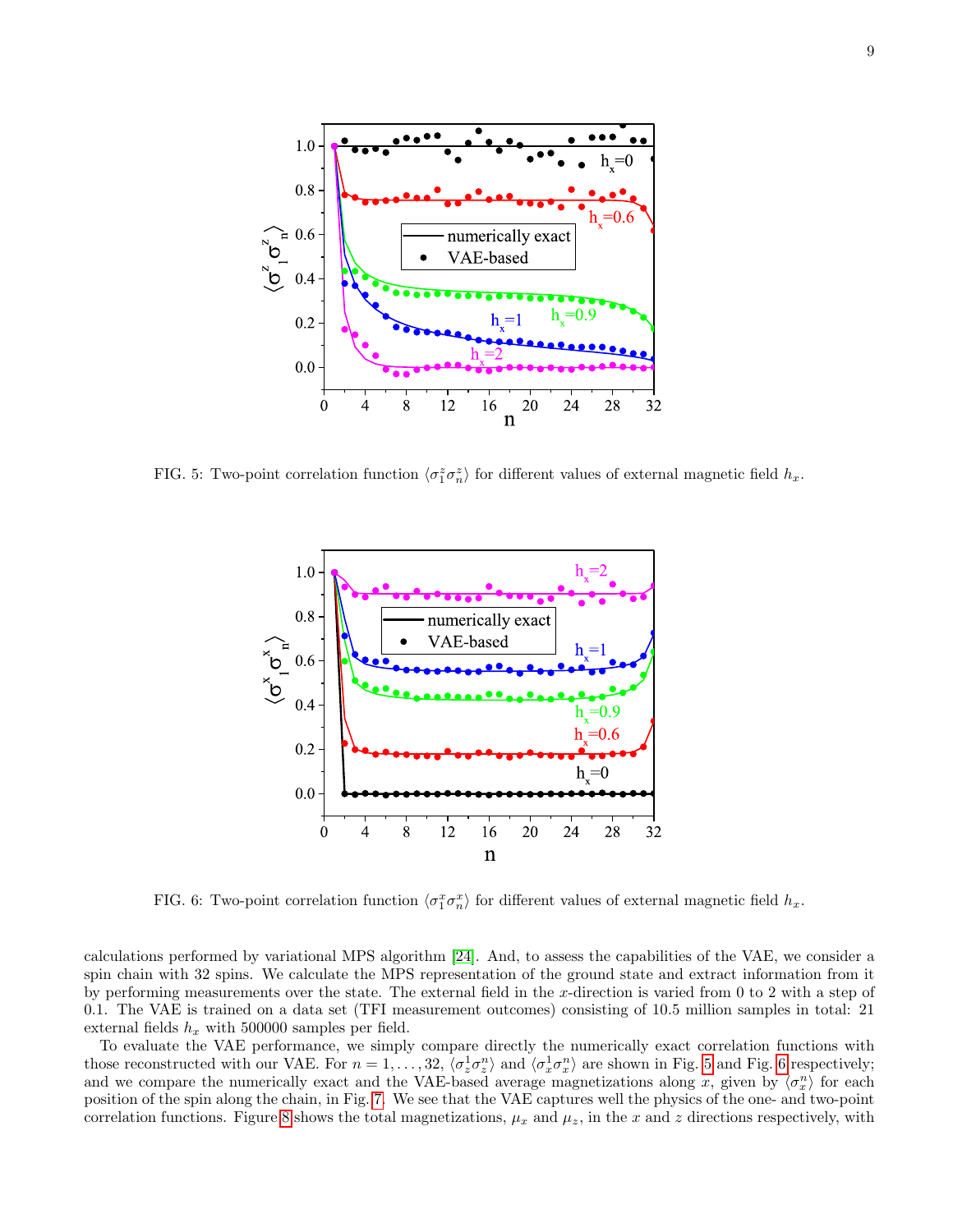<span id="page-9-0"></span> $\mu_i = \frac{1}{N} \sum_{j=1}^{N} \langle \sigma_i^j \rangle$ , and we see that the VAE is a tool well-suited for the description of the quantum phase transition and also finite-size effects: while for the infinite TFI chain, i.e. in the thermodynamic limit, the phase transition is observed at  $h_x = 1$ , the finite size of the system yields a shift of the critical point at  $h_x \approx 0.9$ . Also note that in the  $T \to 0$  limit, the magnetization M defined in Eq. [\(3\)](#page-3-1), coincides exactly with the magnetization  $\mu$  defined above.



<span id="page-9-1"></span>FIG. 7: Average magnetization per site along x for different values of external magnetic field  $h_x$ .



FIG. 8: Total magnetization along x and z axes for different values of external magnetic field  $h_x$ . The location of the critical region is slightly shifted towards smaller values of  $h_x$  due to the finite size of the chain.

A back-propagation algorithm combined with the Gumbel-softmax trick may be used to evaluate the derivative of an output over an input. We use this approach to calculate some elements of a magnetic differential susceptibility tensor  $\chi_{ij} = \partial \mu_i / \partial h_j$ , in particular,  $\chi_{xx}$  and  $\chi_{zx}$  shown in Fig. [9.](#page-10-0) The backpropagation-based magnetic differential susceptibility agrees well with the numerically calculated one (central differences). The main advantage of the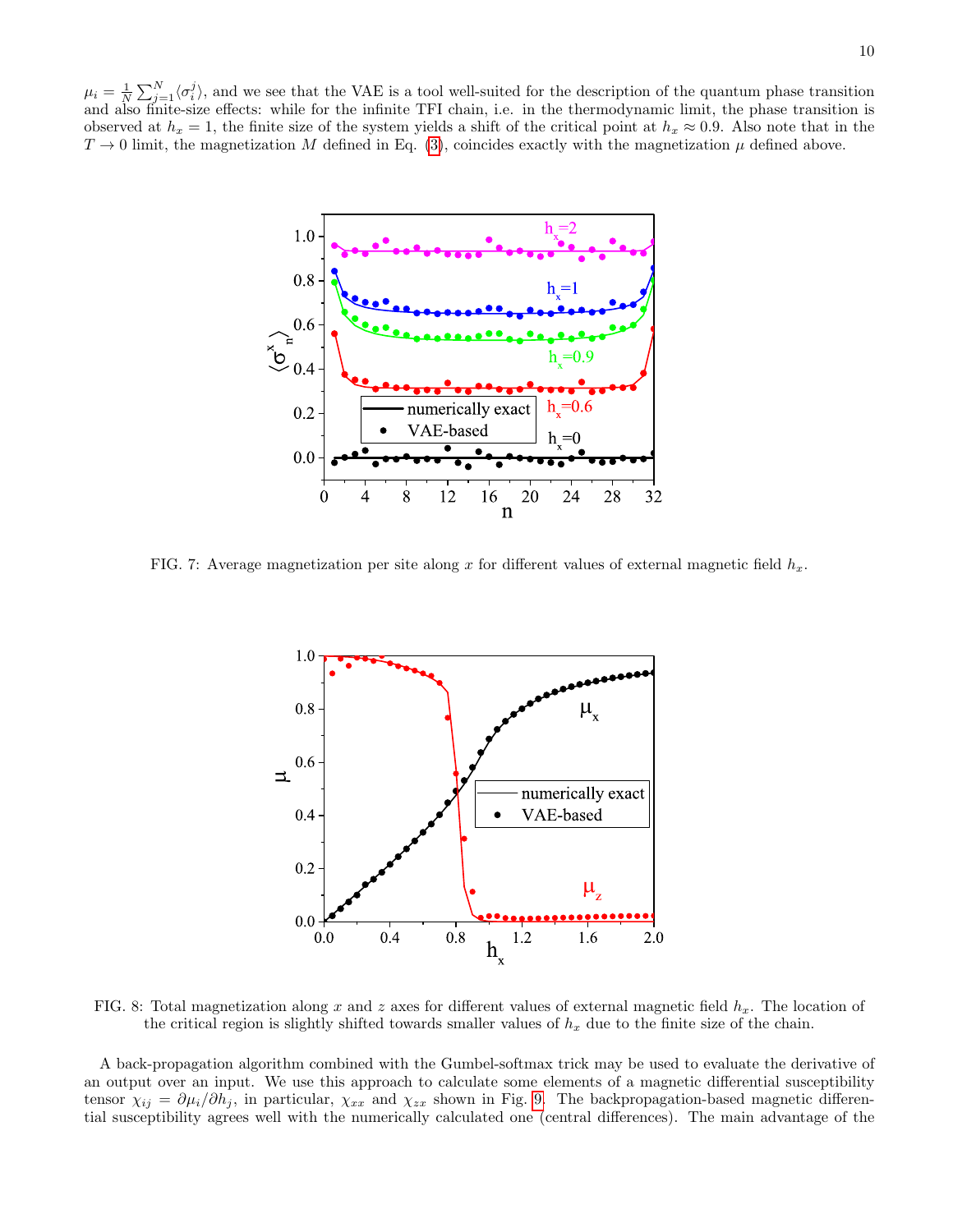<span id="page-10-0"></span>backpropagation-based calculation is its numerical efficiency. The VAE may thus be trained with an arbitrary set of external parameters, i.e. not only  $h_x$ , but also  $h_y$  and  $h_z$ , and yield the full differential susceptibility tensor.



FIG. 9: Backpropagation-based and numerical-based (central differences) values of  $\chi_{xx}$  and  $\chi_{zx}$  for different values of external magnetic field  $h_x$ . Both derivatives slightly fluctuate due to VAE error.

At this stage, we could conclude that the VAE is capable to describe the physics of one- and two-point correlation functions, and hence the TFI physics. However, notwithstanding the ability of the VAE to yield correlation functions that fit well numerically-exact correlation functions, this is not yet a full proof that it represents quantum states well. To address this point, we consider a small spin chain (five spins with TFI Hamiltonian and an external magnetic field  $h_x = 0.9$ ) for which we calculate both the exact mass function and that estimated from VAE samples. Figure [10](#page-11-0) shows that the VAE result again fits the numerically exact mass function with high accuracy. Further, we calculate the Bhattacharyya coefficient [\[88\]](#page-16-44):  $BC(p_{\text{vae}}, p_{\text{exact}}) = \sum_{\alpha} p_{\text{exact}}[\alpha] \sqrt{\frac{p_{\text{vae}}[\alpha]}{p_{\text{exact}}[\alpha]}}$  as a function of the external magnetic field  $h_x$ . Results reported in Fig. [11](#page-11-1) show that  $BC(p_{\text{vae}}, p_{\text{exact}}) > 0.99$  over the whole  $h_x$  range, which thus proves that the VAE represents a quantum state well, at least for small spin chains.

The structure of the entanglement is an another interesting object, we would like to validate. The essence of entanglement between two parts of the chain, which is split into n left spins and  $N - n$  right spins, can be described by the Réniy entropy of the left part of this chain:  $S_{\alpha} = \frac{1}{1-\alpha} \log Tr \rho_n^{\alpha}$ , where  $\rho_n$  is the density matrix of the first n spins in the chain. We estimate the Rényi entropy of order 2:  $S_2 = -\log(\text{Tr}\rho^2)$ , since it can be efficiently calculated from the matrix product representation of the density matrix and from the VAE samples. However, as samples-based estimation of the entangled entropy has a variance which grows exponentially with the number of spins, we consider a small spin chain of size 10. A direct comparison between the numerically exact and the VAE-based entangled entropies is shown for different values of  $n$  in Fig. [12.](#page-12-0) For this particular case, the VAE clearly overestimates the entangled entropy. This undesirable effect is in fact, observed for all sizes of spin chains, and even for the spin chain of size 5 for which we have an excellent agreement between the numerically exact mass function and the VAE-based result. One reason is that  $S_2$  is very sensitive to small errors in the mass function, but a deeper understanding of why the VAE overestimates the entangled entropy is the object of future investigation.

### V. CONCLUSION

In the present work, we studied the ability of a VAE to reconstruct the physics of quantum many-body systems, using the transverse-field Ising model as a non-trivial example. We used the IC POVM to map the quantum problem onto a probabilistic domain and vice-versa. We trained the VAE on a set of samples from the transformed quantum problem, and our numerical experiments show the following results: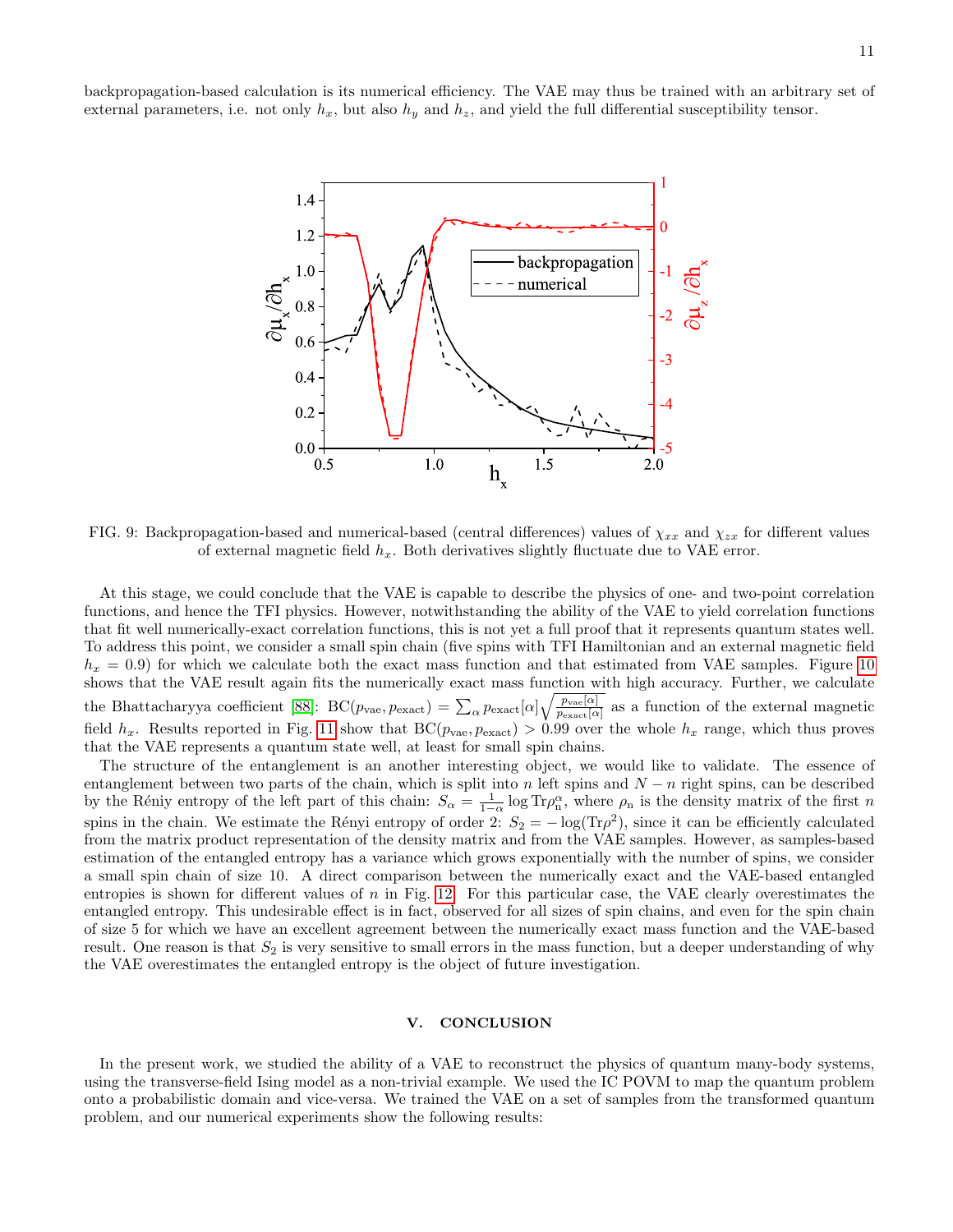<span id="page-11-0"></span>

<span id="page-11-1"></span>FIG. 10: Comparison of two POVM induced mass functions  $(P[\alpha] = \text{Tr}(\rho M^{\alpha})$  for a chain of size 5: numerically exact mass function and reconstructed from VAE samples mass function. A sequence of indices  $\alpha$  has been transformed into a single multi-index. Indices have been ordered to put numerically exact probability in descending order. A good agreement between the mass functions is observed.



FIG. 11: Dependence of the classical fidelity on the external magnetic field. A high predictive accuracy is demonstrated for the whole set of fields.

- For a large system (32 spins) the VAE's reliability is verified by comparing one- and two-point correlation functions.
- For small system (5 spins) the VAE's reliability is verified by direct comparison of mass functions.
- The VAE can capture a quantum phase transition.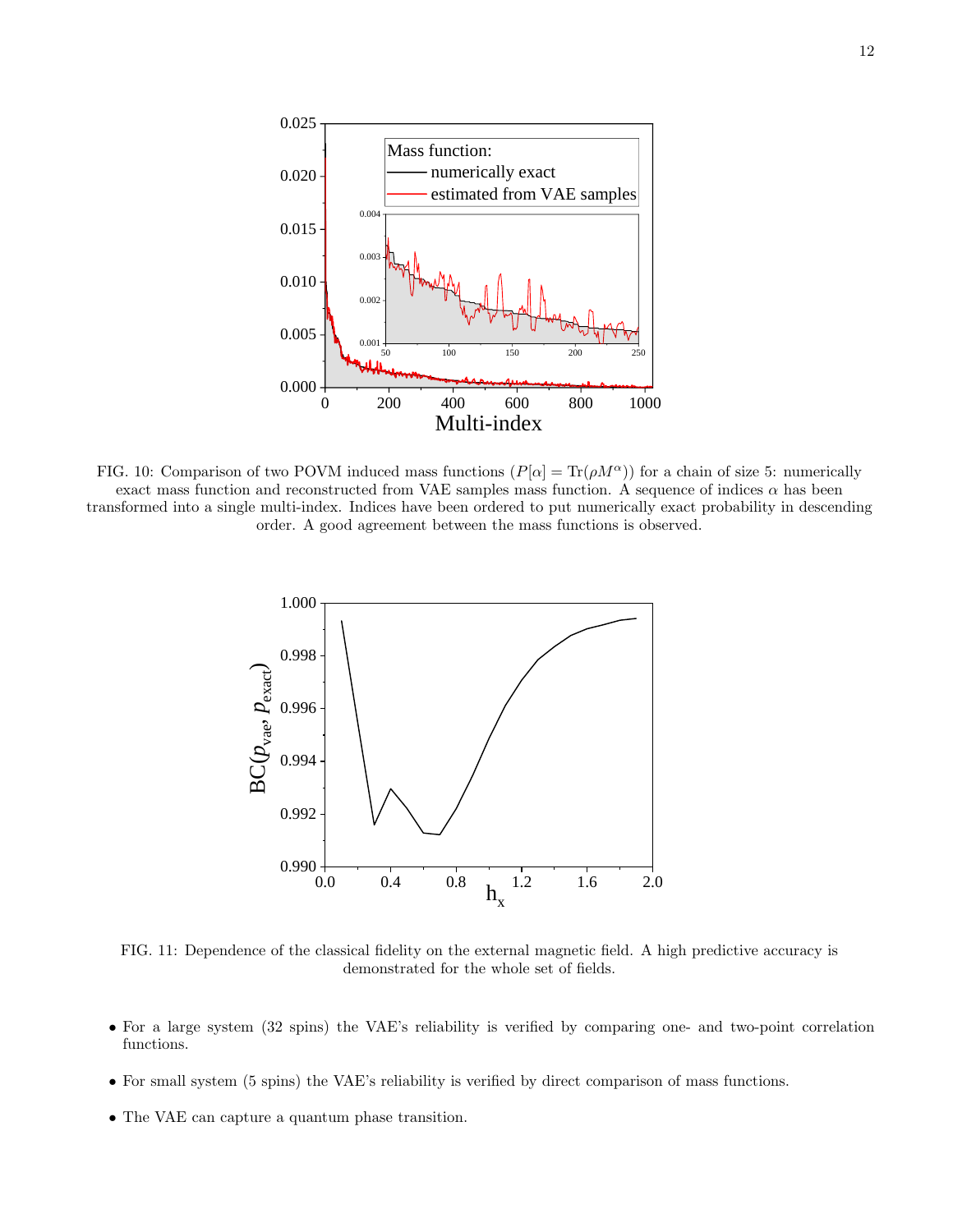<span id="page-12-0"></span>

FIG. 12: Comparison of the numerically exact Rényi entropy and that reconstructed from the VAE samples for different values of n.

- The response functions (magnetic differential susceptibility tensor) can be obtained using backpropagation through VAE.
- Despite the very good agreement between the VAE-based mass function and the true mass function, the VAE shows limited performance with the determination of the entangled entropy. This is point is the object of further development.

Our method can be extended to any other thermodynamic system by introduction of the temperature as an external parameter, thereby considering also thermal phase transitions. As one can calculate different thermodynamic quantities by applying backpropagation through VAE, a worthwhile and highly complex system to study would be water under its difference phases to test recent new ideas and models [\[89,](#page-16-45) [90\]](#page-16-46).

Our code for our numerical experiments is available on the GitHub repository website [\[91\]](#page-16-47).

## ACKNOWLEDGMENTS

The authors thank Stepan Vintskevich for fruitful discussions. I.A.L. thanks the Russian Foundation for Basic Research for partial support under Project No. 18-37-00282 and Project No. 18-37-20073. S.N.F. acknowledges the Russian Foundation for Basic Research for partial support under Project No. 18-37-20073. A. R. and H. O. acknowledge partial support from the Skoltech NGP Program (Skoltech-MIT joint project).

### Appendix A: VAE: training and implementation details.

When training our VAE, we find the arg maximum of the logarithmic likelihood  $\mathcal{L}(\theta)$  w.r.t. its parameters  $\theta$ :

<span id="page-12-1"></span>
$$
\theta_{\text{MLE}} = \underset{\theta}{\operatorname{argmax}} \mathcal{L}(\theta) = \underset{\theta}{\operatorname{argmax}} \log(p[x|\theta, h]),\tag{A1}
$$

Equation [\(A1\)](#page-12-1) cannot directly be evaluated, because of hidden variables in the structure of  $p[x|\theta, h]$ . We can, however, simplify this problem by introducing a distribution over hidden variables z. Remember that the probability distribution can be described as  $p[x|\theta, h] = \int p[x|z, \theta, h]p[z]dz$ , so that the expression for the log likelihood becomes: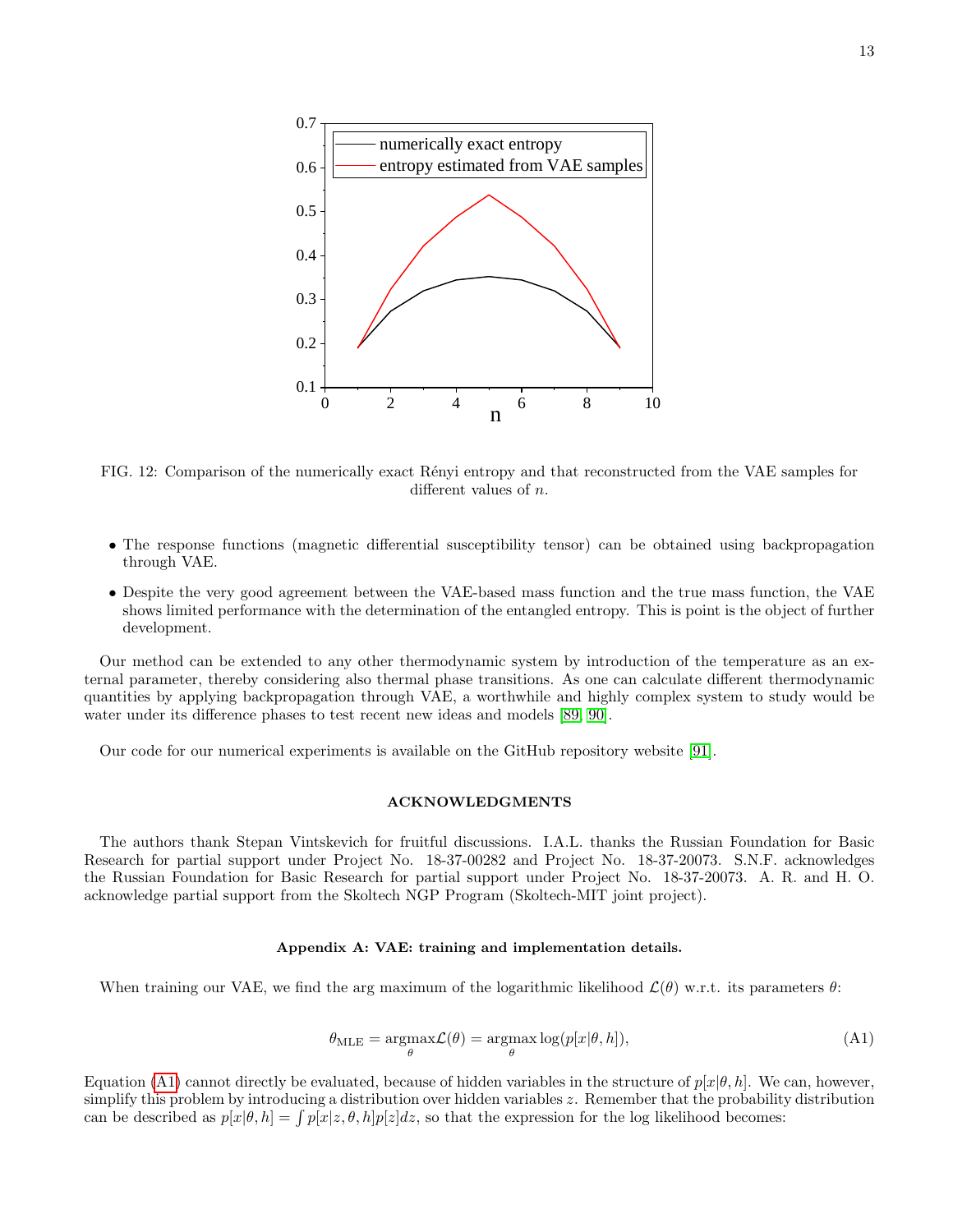$$
\mathcal{L}(\theta) = \log \left( \int p[x|z, \theta, h] p[z] dz \right). \tag{A2}
$$

We can then use a mathematical trick that might seem counterintuitive at first glance, but ultimately becomes quite powerful. We multiply the function inside the integral by  $\frac{q[z|x,\tilde{\theta},h]}{q[z|x,\tilde{\theta},h]} = 1$ , where  $q[z|x,\tilde{\theta},h]$  is some arbitrary distribution that can be adjusted with  $\tilde{\theta}$ , so that

$$
\mathcal{L}(\theta) = \log \left( \int p[x|z, \theta, h] p[z] dz \right) = \log \left( \int \frac{q[z|x, \tilde{\theta}, h]}{q[z|x, \tilde{\theta}, h]} p[x|z, \theta, h] p[z] dz \right)
$$

$$
= \log \left( \mathbb{E}_{q[z|x, \tilde{\theta}, h]} p[x|z, \theta, h] \frac{p[z]}{q[z|x, \tilde{\theta}, h]} \right)
$$
(A3)

where the quantity  $\mathbb{E}_{f[x]}$  denotes the expectation value w.r.t some distribution  $f[x]$ . We can then use Jensen's inequality to show that

$$
\log\left(\mathbb{E}_{q[z|x,\tilde{\theta},h]}p[x|z,\theta,h]\frac{p[z]}{q[z|x,\tilde{\theta},h]}\right) \geq \mathbb{E}_{q[z|x,\tilde{\theta},h]}\log\left(p[x|z,\theta,h]\frac{p[z]}{q[z|x,\tilde{\theta},h]}\right). \tag{A4}
$$

where the rhs of this inequality is the lower bound of the log likelihood since it will always be greater than or equal to the lower bound, and equality can always be achieved by a proper choice of  $q$  if it is in a complex enough family.

Maximizing the lower bound is equivalent to maximizing the log likelihood. We can decompose this lower bound term into two terms:

$$
\mathcal{L}(\theta) \geq \text{ELBO}(\theta, \tilde{\theta}) = \mathbb{E}_{q[z|x, \tilde{\theta}, h]} \log (p[x|z, \theta, h]) - \int q[z|x, \tilde{\theta}, h] \log \frac{q[z|x, \tilde{\theta}, h]}{p[z]} dz
$$
 (A5)

Note that the second term is equivalent to the Kullback-Leibler divergence  $KL(q[z|x, \tilde{\theta}, h] || p[z])$ . In our case, we picked the particular distribution forms, which reflect the structure of our problem:

$$
p[x|z, \theta, h] = \prod_{i=1}^{N} \prod_{j=1}^{4} \pi_{ij}(z, \theta, h)^{x_{ij}},
$$
  
\n
$$
q[z|x, \tilde{\theta}, h] = \mathcal{N}(\mu_i(x, \tilde{\theta}, h), \text{Diag}(\sigma_i^2(x, \tilde{\theta}, h))),
$$
  
\n
$$
P[z] = \mathcal{N}(0, I)
$$
\n(A6)

where  $\mu_i$  and  $\sigma_i$  are given by the encoder neural network, and  $\pi_{ij}$  is given by the decoder neural network, with  $\sum_{j=1}^4 \pi_{ij} = 1$  and  $\pi_{ij} \geq 0$ , which can be achieved by applying the softmax funtion to the output of the neural network. Now we can use the reparametrization trick to change the variable in the integral  $z = \sigma_j(x, \tilde{\theta}, h)\varepsilon + \mu_j(x, \tilde{\theta}, h)$  where  $\varepsilon_j \sim \mathcal{N}(0, I)$  to simplify this expression to:

<span id="page-13-0"></span>
$$
\text{ELBO}(\theta, \tilde{\theta}) = \sum_{i=1}^{N} \sum_{j=1}^{4} x_{ij} \left\langle \log \left( \pi_{ij}(\sigma_i(x, \tilde{\theta}, h) \varepsilon + \mu_i(x, \tilde{\theta}, h), \theta, h) \right) \right\rangle_{\varepsilon_j \sim \mathcal{N}(0, I)} - \sum_{i=1}^{N} \left( \log \sigma_i(x, \tilde{\theta}, h) - \frac{\sigma_i^2(x, \tilde{\theta}, h) + \mu_i^2(x, \tilde{\theta}, h) - 1}{2} \right).
$$
(A7)

The first term is the cross-entropy, which pushes the probability distribution to be as close as possible to the data. The second term is the regularizer, which forces the latent variable  $z$  not to diverge too much from the normal distribution  $\mathcal{N}(0, I)$  so that the VAE can be used to generate new data once it is trained. Note that both  $x_{ij}$  and  $\sigma_i$ must be positive. Instead of adding a constraint to the VAE, which would be difficult to do, we train the VAE for the variables  $\Pi = \log \pi$  and  $\xi = 2 \log \sigma$ . Equation [\(A7\)](#page-13-0) then becomes: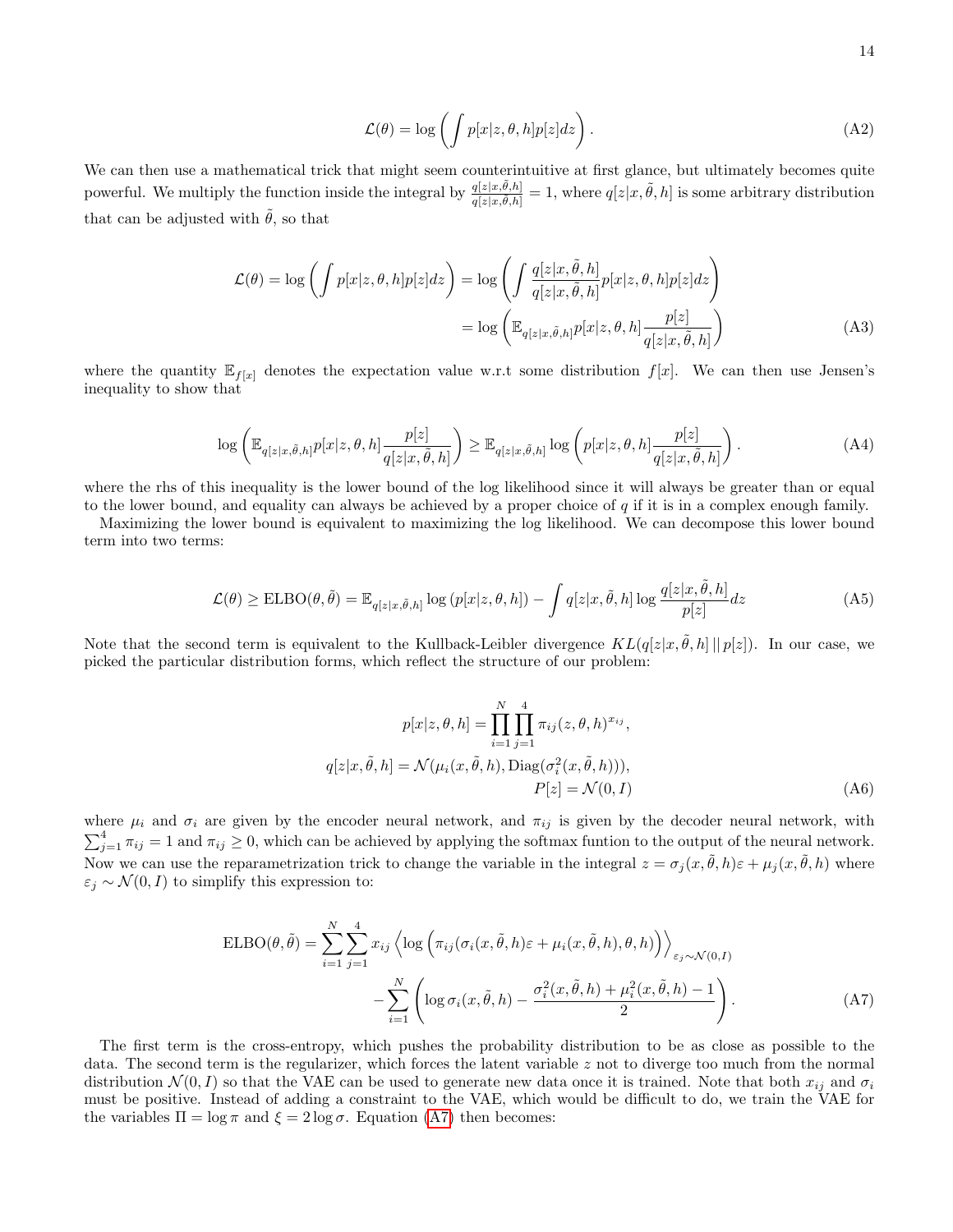<span id="page-14-0"></span>

FIG. 13: Architecture of the Variational Autoencoder

$$
\text{ELBO}(\theta, \tilde{\theta}) = \sum_{i=1}^{N} \sum_{j=1}^{4} x_{ij} \left\langle \Pi_{ij} (e^{\xi_i(x, \tilde{\theta}, h)/2} \varepsilon + \mu_i(x, \tilde{\theta}, h), \theta, h) \right\rangle_{\varepsilon_j \sim \mathcal{N}(0, I)} - \frac{1}{2} \sum_{i=1}^{N} \left( \xi_i(x, \tilde{\theta}, h) - e^{\xi_i(x, \tilde{\theta}, h)} - \mu_i^2(x, \tilde{\theta}, h) + 1 \right).
$$
 (A8)

Now, ELBO( $\theta, \tilde{\theta}$ ) can be effectively optimized using gradient descent methods, averaging over  $\varepsilon$  can be done by sampling. Generalizing to a data set of size  $M: \{x^k\}_{k=1}^M$  can be easily done and is shown by:

$$
ELBO(\theta, \tilde{\theta}) = \sum_{k=1}^{M} \sum_{i=1}^{N} \sum_{j=1}^{4} x_{ij}^{k} \left\langle \Pi_{ij} (e^{\xi_i (x^k, \tilde{\theta}, h)/2} \varepsilon + \mu_i (x^k, \tilde{\theta}, h), \theta, h) \right\rangle_{\varepsilon_j \sim \mathcal{N}(0, I)} - \frac{1}{2} \sum_{k=1}^{M} \sum_{i=1}^{N} \left( \xi_i (x^k, \tilde{\theta}, h) - e^{\xi_i (x^k, \tilde{\theta}, h)} - \mu_i^2 (x^k, \tilde{\theta}, h) + 1 \right).
$$
(A9)

A visual representation of the VAE architecture is shown in Fig. [13.](#page-14-0)

To solve the optimization problem we use Adam optimizer [\[92\]](#page-16-48) with standard parameters (lr =  $0.001, \beta_1 = 0.9, \beta_2 =$ 0.999). For the encoder and decoder we use fully-connected neural networks with 2 hidden layers and 256 neurons on each. We train the VAE using batches of size 100000 samples and for 750 epochs.

#### Appendix B: Sampling from POVM induced mass function

The mass function induced by POVM  $P[\alpha_1, \alpha_2, \ldots, \alpha_N]$  has a form of matrix product state. Thus, one can easily calculate any marginal mass function because a summation over any  $\alpha$  can be done locally. Any conditional mass functions can be also calculated by using marginal mass functions. Thus, one can calculate chain decomposition of the whole mass function:

$$
P[\alpha_1, \alpha_2, \dots, \alpha_N] = P[\alpha_N] P[\alpha_{N-1} | \alpha_N] P[\alpha_{N-2} | \alpha_{N-1}, \alpha_N] \dots P[\alpha_1 | \alpha_2, \dots, \alpha_N]
$$
(B1)

With this decomposition one can produce a sample  $\tilde{\alpha}_N$  from  $P[\alpha_N]$  first, then a sample  $\tilde{\alpha}_{N-1}$  from  $P[\alpha_{N-1}|\tilde{\alpha}_N]$  and continue up to the end of the chain. The obtained set  $\{\tilde{\alpha}_1, \tilde{\alpha}_2, \ldots, \tilde{\alpha}_N\}$  is a valid sample from the mass function.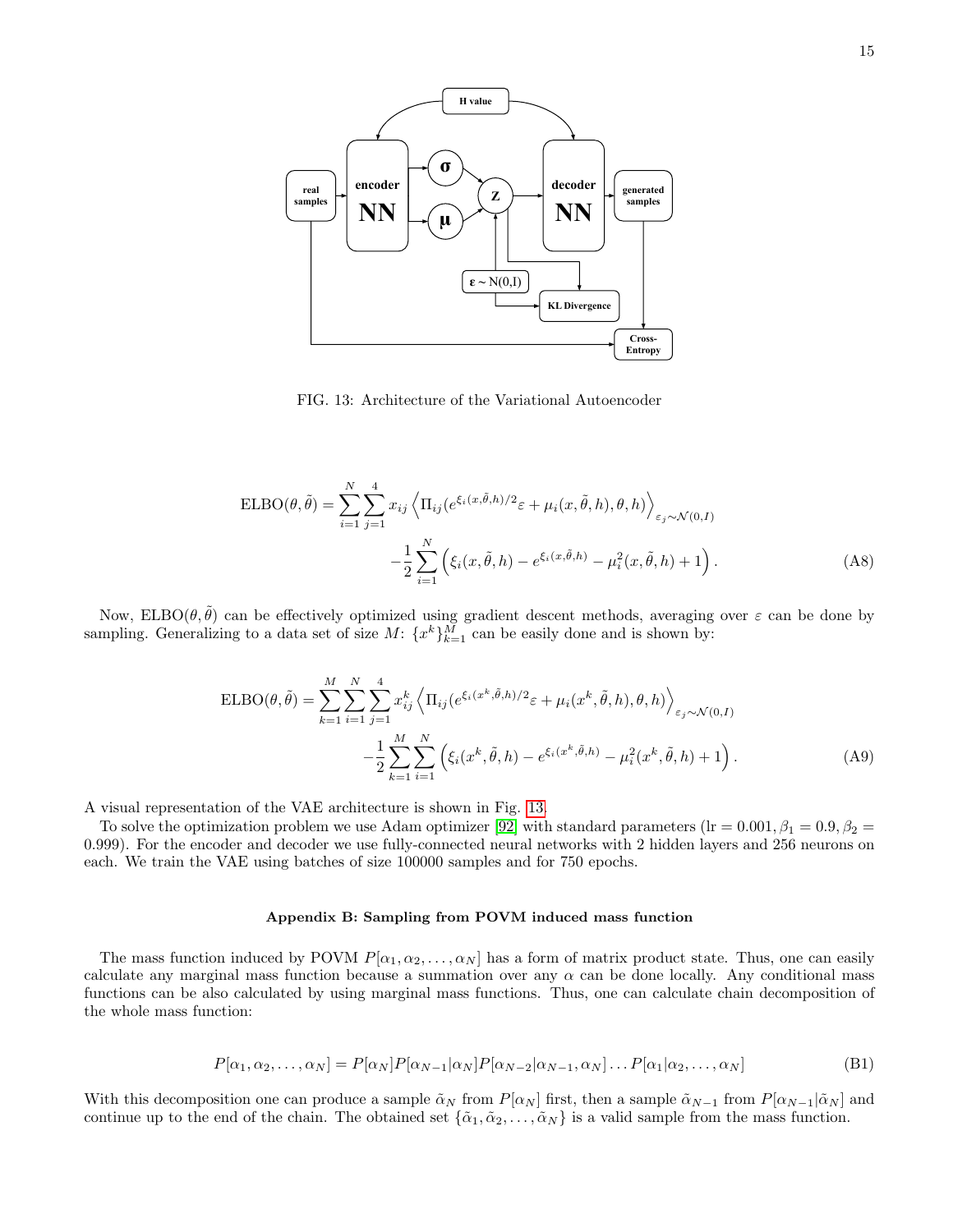#### Appendix C: Abbreviations

The following abbreviations are used in this manuscript:

- VAE Variational Autoencoder
- MPS Matrix product state
- TFI Transverse-field Ising
- IC Informationally incomplete
- POVM Positive-operator valued measure
- ELBO Evidence lower bound
- NN Neural network
- KL Kullback–Leibler
- DMRG Density matrix renormalization group
- <span id="page-15-0"></span>[1] I. Muller, A History of Thermodynamics (Springer-Verlag Berlin Heidelberg, 2007).
- <span id="page-15-1"></span>[2] L. Onsager, Physical Review 37, 405 (1931).
- [3] S. R. De Groot, *Thermodynamics of Irreversible Processes* (Interscience, New York, 1958).
- <span id="page-15-39"></span>[4] M. Le Bellac, F. Mortessagne, and G. G. Batrouni, Equilibrium and Non-Equilibrium Statistical Thermodynamics (Cambridge University Press, 2006).
- <span id="page-15-2"></span>[5] Y. Apertet, H. Ouerdane, C. Goupil, and P. Lecoeur, Physical Review E 90, 012113 (2014).
- <span id="page-15-3"></span>[6] B. Andresen, Angewandte Chemie International Edition 50, 2690 (2011).
- <span id="page-15-4"></span>[7] H. Ouerdane, Y. Apertet, C. Goupil, and P. Lecoeur, The European Physical Journal Special Topics 224, 839–864 (2015).
- <span id="page-15-5"></span>[8] L. Boltzmann, Wiener Berichte 76, 373 (1877).
- <span id="page-15-6"></span>[9] J. W. Gibbs, Elementary Principles in Statistical Mechanics (Charles Scribner's Sons, New York, 1902).
- <span id="page-15-7"></span>[10] O. Penrose, Reports on Progress in Physics 42, 1937 (1979).
- <span id="page-15-8"></span>[11] S. Goldstein, J. L. Lebowitz, and N. Zanghì, arXiv preprint arXiv:1903.11870 [cond-mat.stat-mech] (2019).
- <span id="page-15-9"></span>[12] C. E. Shannon, Bell System Technical Journal 27, 379 (1948).
- <span id="page-15-10"></span>[13] J. von Neumann, Mathematical Foundations of Quantum Mechanics. New Edition (Princeton University Press, 2018).
- <span id="page-15-11"></span>[14] S. Datta, Electronic Transport in Mesoscopic Systems (Cambridge University Press, 1995).
- <span id="page-15-12"></span>[15] T. T. Heikillä, The Physics of Nanoelectronics (Oxford University Press, 2013).
- <span id="page-15-13"></span>[16] P. Chomaz, M. Colonna, and J. Randrup, Physics Reports 389, 263 (2004).
- <span id="page-15-14"></span>[17] D. Bressanini, G. Morosi, and M. Mella, The Journal of chemical physics 116, 5345 (2002).
- <span id="page-15-15"></span>[18] A. E. Feiguin and S. R. White, Physical Review B 72, 220401 (2005).
- <span id="page-15-16"></span>[19] G. Carleo, F. Becca, M. Schiró, and M. Fabrizio, Scientific reports 2, 243 (2012).
- <span id="page-15-17"></span>[20] L. Chen, M. Gelin, and Y. Zhao, Chemical Physics 515, 108 (2018).
- <span id="page-15-18"></span>[21] B. Lanyon, C. Maier, M. Holz¨apfel, T. Baumgratz, C. Hempel, P. Jurcevic, I. Dhand, A. Buyskikh, A. Daley, M. Cramer, et al., Nature Physics 13, 1158 (2017).
- <span id="page-15-19"></span>[22] H. J. Liao, J. G. Liu, L. Wang, and T. Xiang, Physical Review X 9, 031041 (2019).
- <span id="page-15-20"></span>[23] W. Foulkes, L. Mitas, R. Needs, and G. Rajagopal, Reviews of Modern Physics 73, 33 (2001).
- <span id="page-15-21"></span>[24] R. Orús, Annals of Physics  $349$ , 117 (2014).
- <span id="page-15-22"></span> $[25]$  U. Schollwöck, Annals of Physics  $326$ ,  $96$   $(2011)$ .
- <span id="page-15-23"></span>[26] G. Vidal, Physical Review Letters 91, 147902 (2003).
- <span id="page-15-24"></span>[27] G. Evenbly and G. Vidal, in *Strongly correlated systems* (Springer, 2013) pp. 99–130.
- <span id="page-15-25"></span>[28] F. A. Pollock, C. Rodríguez-Rosario, T. Frauenheim, M. Paternostro, and K. Modi, Physical Review A 97, 012127 (2018).
- <span id="page-15-26"></span>[29] I. Luchnikov, S. Vintskevich, H. Ouerdane, and S. Filippov, Physical Review Letters 122, 160401 (2019).
- <span id="page-15-27"></span>[30] P. Taranto, F. A. Pollock, and K. Modi, arXiv preprint arXiv:1907.12583 [quant-ph].
- <span id="page-15-28"></span>[31] S. Milz, F. A. Pollock, and K. Modi, Physical Review A 98, 012108 (2018).
- <span id="page-15-29"></span>[32] I. A. Luchnikov, S. V. Vintskevich, D. A. Grigoriev, and S. N. Filippov, arXiv preprint arXiv:1902.07019 [quant-ph] (2019).
- <span id="page-15-30"></span>[33] F. Verstraete, V. Murg, and J. I. Cirac, Advances in Physics 57, 143 (2008).
- <span id="page-15-31"></span>[34] M. Levin and C. P. Nave, Physical review letters 99, 120601 (2007).
- <span id="page-15-32"></span>[35] G. Evenbly and G. Vidal, Physical Review Letters 115, 180405 (2015).
- <span id="page-15-33"></span>[36] J. Gemmer, M. Michel, and M. G, Quantum Thermodynamics (Springer-Verlag Berlin Heidelberg, 2009).
- <span id="page-15-34"></span>[37] A. E. Allahverdyan, R. S. Johal, and G. Mahler, Physical Review E 77 (2008).
- <span id="page-15-35"></span>[38] G. Thomas and R. S. Johal, Physical Review E 83 (2011).
- <span id="page-15-36"></span>[39] C. M. Bishop, *Pattern recognition and machine learning* (Springer-Verlag New York Inc., 2006).
- <span id="page-15-37"></span>[40] M. A. Turing, Mind **59**, 433 (1950).
- <span id="page-15-38"></span>[41] D. Crevier, AI: The tumultuous search for artificial intelligence (NY: BasicBooks, New York, 1993).